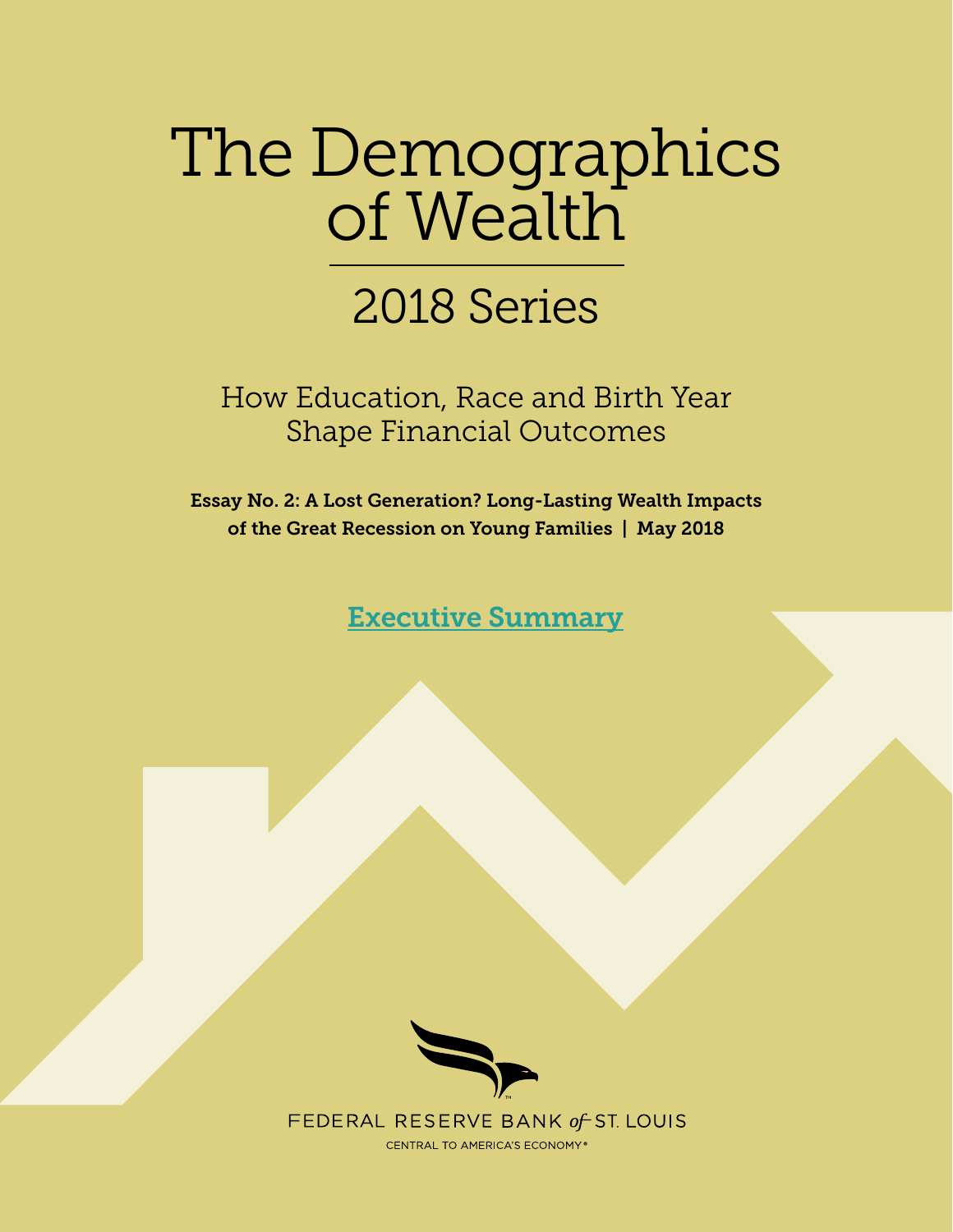### About the Center for Household Financial Stability

The Center for Household Financial Stability at the Federal Reserve Bank of St. Louis focuses on family balance sheets, especially those of struggling American families. The Center researches the determinants of healthy family balance sheets, their links to the broader economy and new ideas to improve them. The Center's original research, publications and public events aim to impact future research, community practice and public policy. For more information, see www.stlouisfed.org/hfs.

## Staff

Ray Boshara is an assistant vice president at the St. Louis Fed and director of the Center. He is also a senior fellow in the Financial Security Program at the Aspen Institute.

William R. Emmons is an assistant vice president and economist at the St. Louis Fed and the lead economist with the Center.

Lowell R. Ricketts is the lead analyst for the Center.

Ana Hernández Kent is a policy analyst for the Center.

### Research Fellows

Barry Z. Cynamon is a research associate at the Weidenbaum Center at Washington University in St. Louis.

Michael Stegman, senior research fellow, also holds senior fellow positions at the Milken Institute Center for Financial Markets, and the Center for Community Capital at the University of North Carolina.

### Visiting Scholars

Fenaba R. Addo is an assistant professor of consumer science at the University of Wisconsin-Madison.

Emily Gallagher is an assistant professor of finance and real estate at the University of Colorado at Boulder.

Bradley L. Hardy is an associate professor of public administration and policy at the American University in Washington, D.C., and a nonresident senior fellow in economic studies at the Brookings Institution.



Researching Family Balance Sheets to Strengthen Families and the Economy | stlouisfed.org/hfs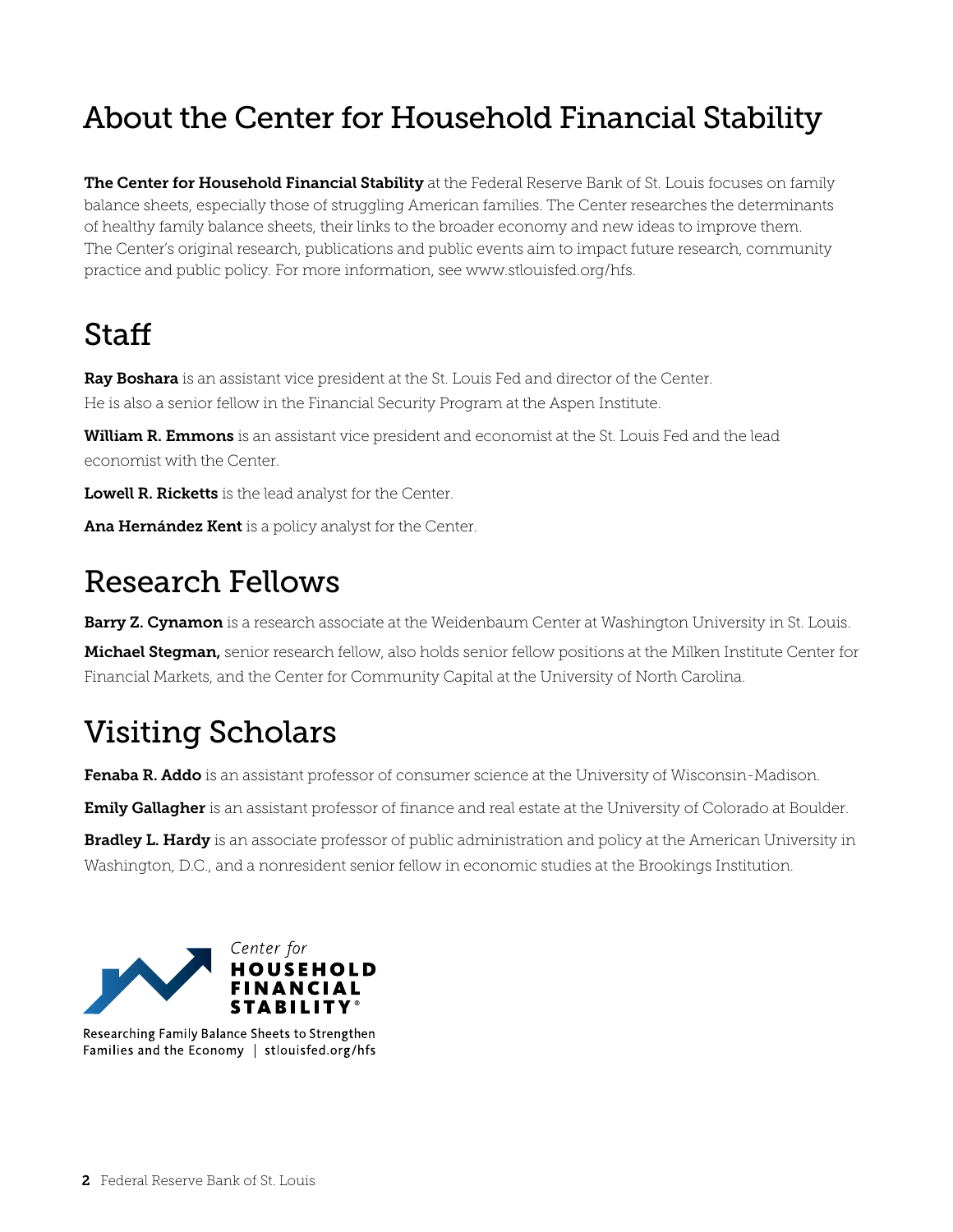### Authors



**William R. Emmons** is the lead economist with the Center for Household Financial Stability at the Federal Reserve Bank of St. Louis, where he also serves as assistant vice president. His areas of focus at the Center include household balance sheets and their relationship to the broader economy. He also speaks and writes frequently on banking, financial markets, financial regulation, housing, the economy, and other topics. His work has been highlighted in major publications including The New York Times, The Wall Street Journal and American Banker, and he has appeared on PBS NewsHour, Bloomberg News, and other national programs. Emmons received a Ph.D. in finance from the Kellogg School of Management at Northwestern University. He received his bachelor's and master's degrees from the University of Illinois at Urbana-Champaign.



Ana Hernández Kent is a policy analyst for the Center for Household Financial Stability at the Federal Reserve Bank of St. Louis. She conducts primary and secondary research and data analysis on household balance sheet issues. Her primary research interests at the Fed include economic disparities and opportunity, wealth outcomes, class and racial biases, and the role of psychological factors in making financial decisions.

 Kent received her Ph.D. in experimental psychology with concentrations in social psychology and quantitative methods in behavioral sciences from Saint Louis University. Kent received her Master of Science in experimental psychology from Saint Louis University and her bachelor's degree in psychology from the University of Notre Dame.



Lowell R. Ricketts is the lead analyst for the Center for Household Financial Stability at the Federal Reserve Bank of St. Louis, where he conducts primary and secondary research and policy analysis on household balance sheet issues. His primary research focus has centered on household liabilities and wealth outcomes. Prior to joining the team, he worked in the Research division of the Federal Reserve Bank of St. Louis as a senior research associate. Ricketts received a bachelor's degree in economics with a math emphasis from the University of Wisconsin-Madison. He continues to be involved with the university's Department of Economics as a member of the Wisconsin Economics Young Alumni Council.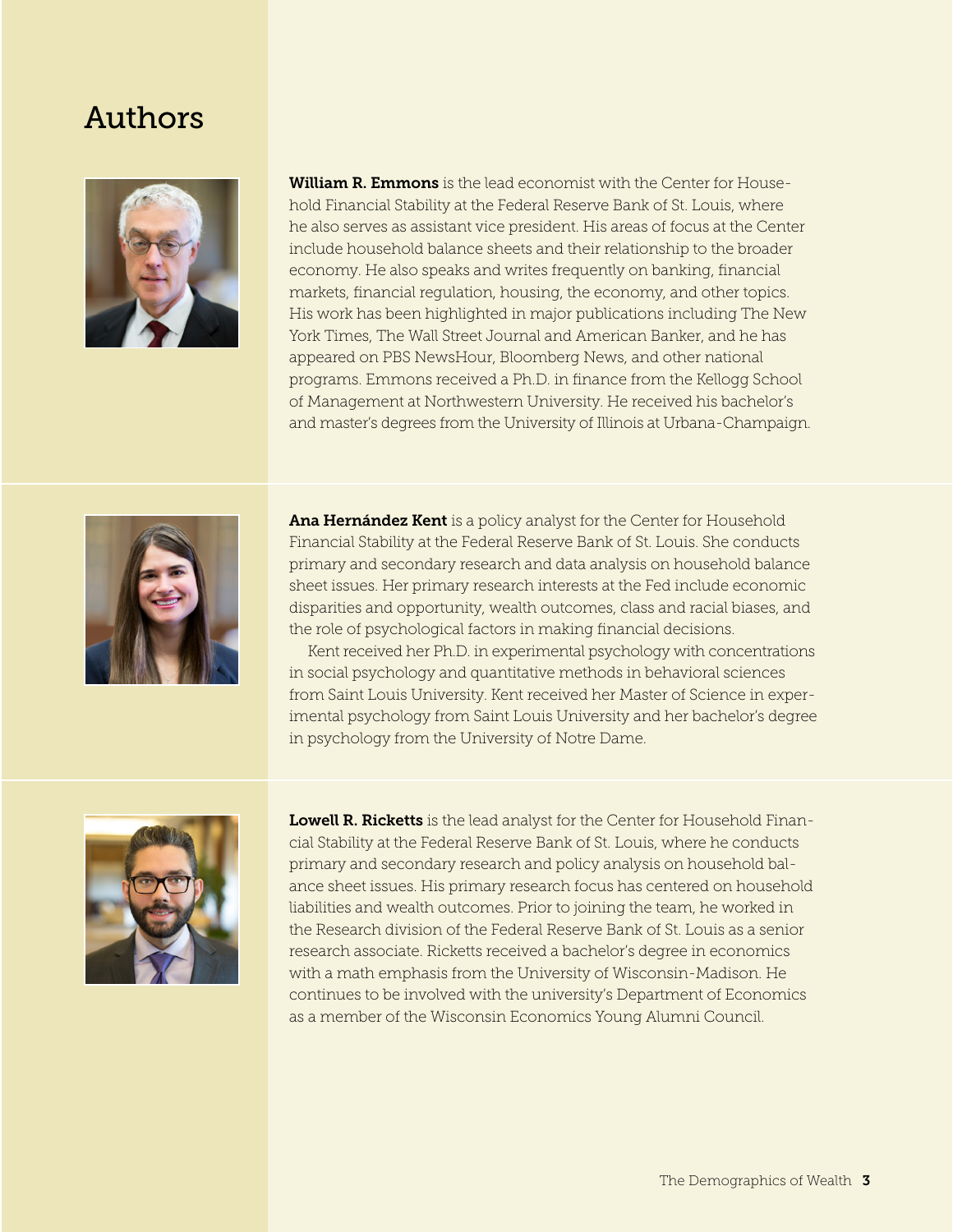#### An Introduction to the Series

# The Demographics of Wealth

### How Education, Race and Birth Year Shape Financial Outcomes

*By William R. Emmons, Ana H. Kent and Lowell R. Ricketts*

Income and wealth rebounded for many<br>I families between 2013 and 2016, the dates  $\mathsf T$  ncome and wealth rebounded for many of the two most recent waves of the Federal Reserve's Survey of Consumer Finances (SCF). Groups that had struggled the most during and after the Great Recession, including less-educated, Hispanic and black, and young families, participated in the recovery. Nonetheless, long-standing income and wealth gaps across education levels, races and ethnicities, and age groups remain large.

This is the second in a series of new essays that the Center for Household Financial Stability is publishing on how a family's demographic characteristics—including educational attainment, race and ethnicity, and birth year—are related to the family's financial outcomes. Like the previous essay series published in 2015, the 2018 series will focus on these three key demographic dimensions in turn. An important new feature of the 2018 series is the inclusion of two generations of educational data for each family. In addition to the educational attainment of the SCF respondent, the 2016 SCF for the first time contains detailed information on the respondents' parents' education. This new information reveals even more clearly that inherited demographic characteristics your race or ethnicity, your age and birth

year, and even your parents' level of education—profoundly shape the economic and financial opportunities you have and the outcomes you achieve.

As before, our primary data source is the triennial SCF, which provides the most comprehensive picture available of American families' balance sheets and financial behavior over time. In some of our analyses, we use information from 47,776 families, each of which was surveyed in one of 10 survey waves between 1989 and 2016. When we focus on the education of SCF respondents' parents, we draw upon data collected from 6,248 families in 2016. In every case, the SCF has been designed to be nationally representative, so we can safely generalize about the population as a whole.

As we documented three years ago, demographic characteristics remain remarkably powerful in predicting a family's income and wealth. By expanding the scope of inherited demographic characteristics to include parents' education, we believe the 2018 Demographics of Wealth series sheds additional light on the deeply rooted sources of economic and financial disparities. Fruitful approaches to policy should be based on the facts established here.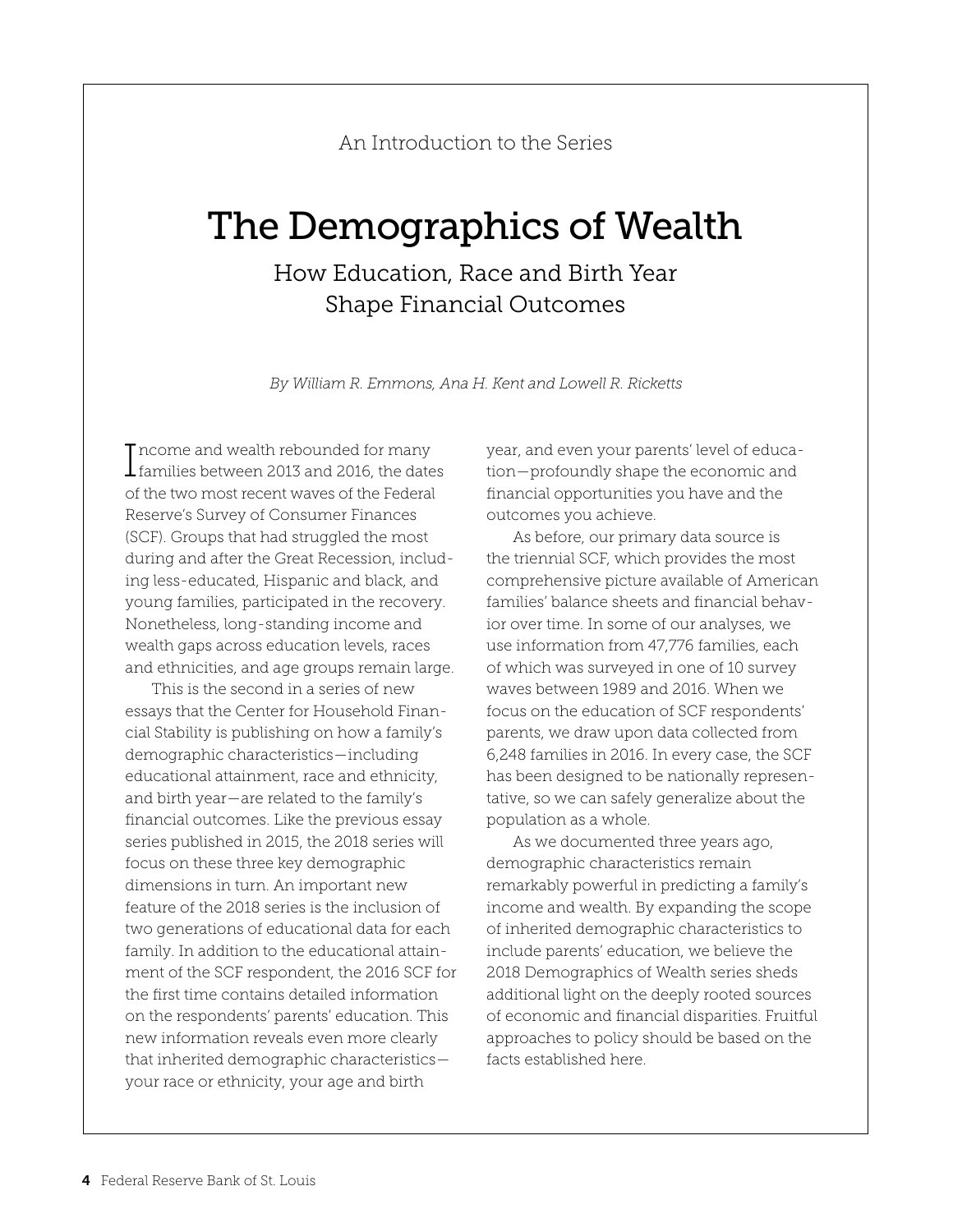## Executive Summary of Essay No. 2

This essay explores the connections between a  $\perp$  person's birth year and measures of his or her family's financial well-being, including income and wealth. We found that wealth losses occurred across the age spectrum around the Great Recession but that families younger than retirement age suffered the most and have rebounded slowly. Based on data from nearly 48,000 families born throughout the 20th century, we found that families headed by someone born in 1960 or later were less likely to have recovered by 2016 than older families.

We focused on six groups of families based on the birth decade—from the 1930s through the 1980s—of the family heads. We chose these decadal cohorts because they were the only ones whose typical (situated in the middle) family head was between 24 and 80 years old both before and after the financial crisis of 2008-09. We compared the median inflation-adjusted wealth of these groups to predicted levels achieved at various ages based on data from all families responding to the Survey of Consumer Finances between 1989 and 2016.

Our examination of the links between birth year and wealth revealed three important findings:

*• There is a pronounced life cycle of wealth.* The typical family's wealth traces out an upward sloping arc over most of its life cycle, beginning around zero in the early 20s and reaching a peak of about \$228,000 at age 72. The range of actual wealth accumulation across families is very large, but the typical family's experience is well-described as rapid initial growth in percentage terms followed by steady deceleration and eventual decline—albeit slight—throughout the rest of the life cycle. The shape of the wealth life cycle is influenced by economic and financial developments over time.

- *• Members of all birth cohorts lost wealth around the Great Recession, but only typical families headed by someone born in 1960 or later had failed to get back on track by 2016.* Median wealth levels of all six decadal cohorts we studied were comfortably above their respective age-specific wealth benchmarks in 2007. The Great Recession reduced median wealth substantially among all six groups. The four youngest cohorts (1950s and later) dropped below their age-specific wealth benchmarks. The three youngest cohorts (1960s and later) remained below those benchmarks in 2016.
- *• The 1980s cohort is at greatest risk of becoming a "lost generation" for wealth accumulation.* Wealth in 2016 of the median family headed by someone born in the 1980s remained 34 percent below the level we predicted based on the experience of earlier generations at the same age. The corresponding shortfalls of the 1960s cohort (–11 percent as of 2016) and the 1970s cohort (–18 percent) are worrying but are much smaller than their respective 2010 and 2013 shortfalls. Alone among the six decadal cohorts we studied, the typical 1980s family lost ground between 2010 and 2016, falling even further behind the typical wealth life cycle. This represents a missed opportunity because asset appreciation is unlikely to be as rapid in the near future as it was during the recent period. Two reasons for optimism are that the 1980s cohort has many years to get back on track and it is the most educated—hence, also potentially the highest-earning group ever.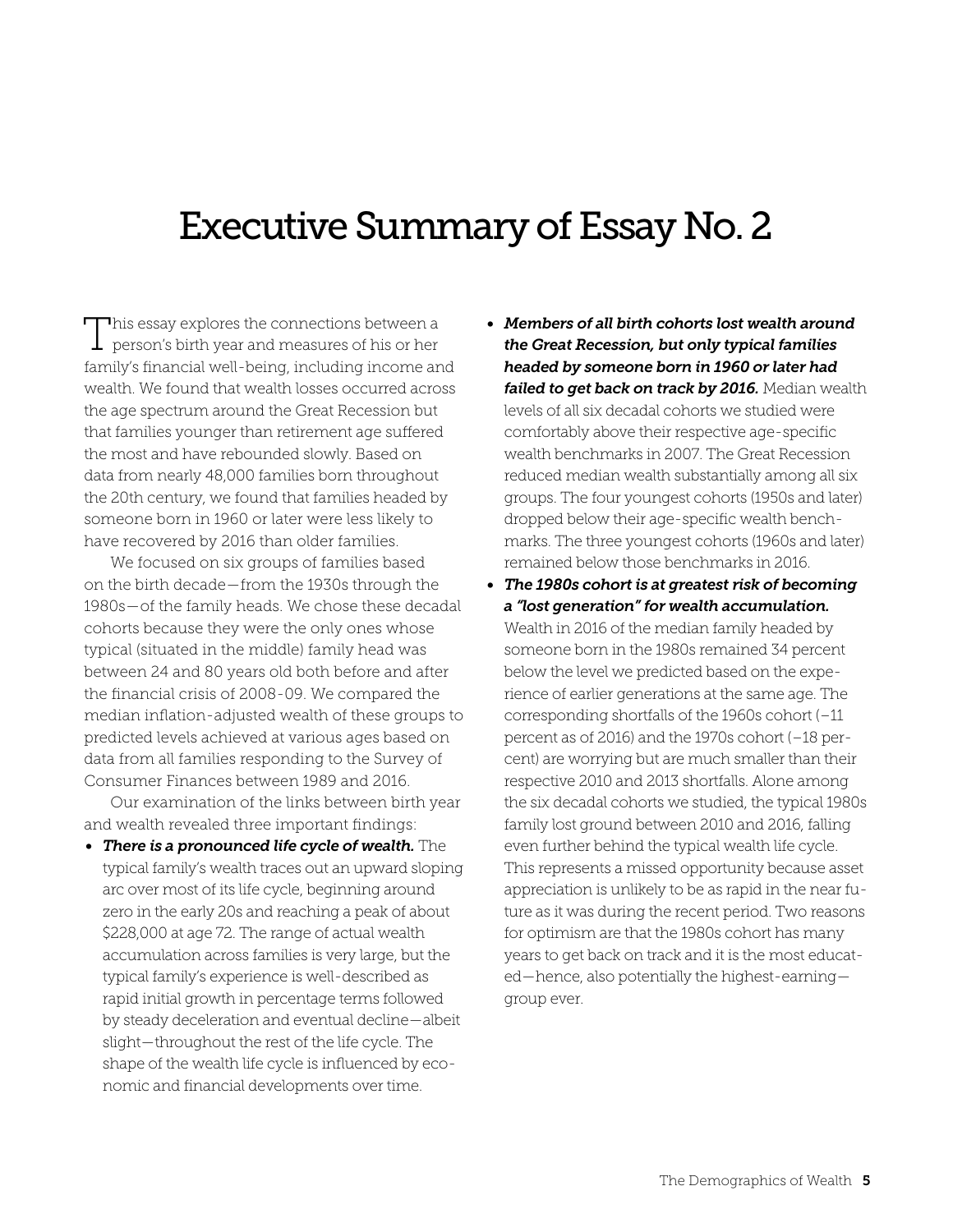Essay No. 2

# A Lost Generation? Long-Lasting Wealth Impacts of the Great Recession on Young Families

*By William R. Emmons, Ana H. Kent and Lowell R. Ricketts*

The Great Recession of 2008-09 inflicted deep and widespread losses of income and wealth on the typical American family, leaving both measures lower in 2016 than they were in 2007.<sup>1</sup> (See Figure 1.) Wealth losses occurred across the age spectrum, but families younger than retirement age suffered the most and have rebounded slowly.<sup>2</sup> (See Figure 2.) In contrast, typical incomes dropped much less than wealth among young (under 40) and middle-aged families (40-61). In the case of older families (62 and older), typical incomes never declined below the 2007 level.<sup>3</sup> (See Figure 3.)

The fact that many families suffered large wealth setbacks during their prime earning and wealth-accumulation years raises the question of whether they will be able to rebuild their wealth to meet major saving goals, including for a home purchase, college tuition for their children and retirement. Will the typical family that was young or middle-aged at the time of the Great Recession become part of a "lost generation" that struggles to achieve life cycle milestones?

To judge whether particular birth cohorts that is, groups of families whose heads were born during the same decade—are on track to meet their wealth-accumulation targets, we estimated typical life cycle wealth trajectories using data collected from 1989 to 2016. In other words, how much wealth would we expect a typical family to have at each age? We then compared the actual wealth levels for six groups of families—those headed by someone born in the 1930s, the 1940s, the 1950s, the 1960s, the 1970s and the 1980s—to these life cycle benchmarks.

Using data from 47,776 families in the Survey of Consumer Finances (SCF) between 1989 and 2016,



#### Figure 1: Median Family Net Worth and Income

NOTE: See Sidebar 1 for more details on how income and net worth are measured in the Survey of Consumer Finances.



#### Figure 2: Change in Median Net Worth, Relative to 2007

NOTE: Each age group's median net worth in 2010, 2013 and 2016 was compared to the same age group's respective level in 2007.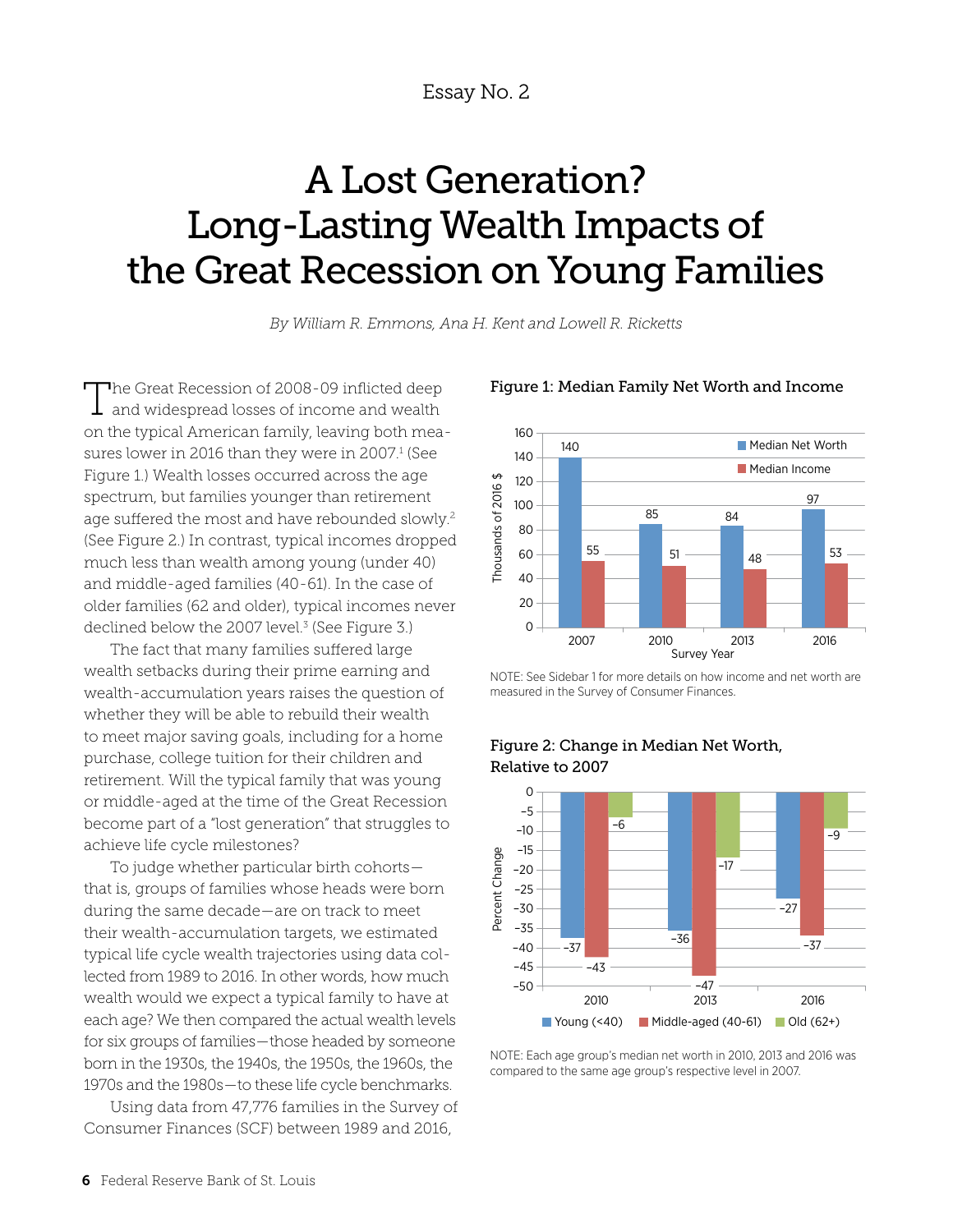#### 30 24 25 20 15 Percent Change Percent Change 9 10 7 5 0 –5 –6 –10 –10 –11 –11 –12 –15 –16 –20 2010 2013 2016

#### Figure 3: Change in Median Income, Relative to 2007

NOTE: See note to Figure 2, replacing "net worth" with "income."

 $\blacksquare$  Middle-aged (40-61)  $\blacksquare$  Old (62+)

Young  $(40)$ 

we found that typical families headed by someone born in the 1960s, 1970s and 1980s were significantly below their wealth benchmark levels in 2016—by about 11, 18 and 34 percent, respectively. Despite also having suffered wealth losses during the recession, typical families headed by someone born in the 1930s, 1940s or 1950s were slightly above their age-specific wealth benchmarks in 2016. (See Figure 4.)

Can the cohorts born in 1960 or later get back on track? The younger the group, the more uncertain long-range wealth predictions must be. Nonetheless, we believe many families in the youngest cohort we studied here—respondents born in the 1980s—are at substantial risk of accumulating less

#### Table 1: Worst Wealth Shortfalls in a Single Year

| Rank           | Year<br><b>Observed</b> | Average<br>Age of<br>Family<br>Head | <b>Birth</b><br>Decade | <b>Percentage from</b><br><b>Age-Specific</b><br><b>Benchmark</b> |
|----------------|-------------------------|-------------------------------------|------------------------|-------------------------------------------------------------------|
|                | 2013                    | 39                                  | 1970s                  | $-42.7$                                                           |
| $\mathcal{P}$  | 2013                    | 29                                  | 1980s                  | $-41.0$                                                           |
| 3              | 2010                    | 35                                  | 1970s                  | $-35.1$                                                           |
| $\overline{4}$ | 2016                    | 32                                  | 1980s                  | $-34.1$                                                           |
| 5              | 2010                    | 46                                  | 1960s                  | $-29.1$                                                           |
| 6              | 2013                    | 49                                  | 1960s                  | $-27.5$                                                           |
| 7              | 2010                    | 26                                  | 1980s                  | $-24.7$                                                           |
| 8              | 2016                    | 42                                  | 1970s                  | $-17.8$                                                           |
| 9              | 2013                    | 59                                  | 1950s                  | $-15.5$                                                           |
| 10             | 1992                    | 28                                  | 1960s                  | $-14.9$                                                           |

NOTES: A wealth shortfall is the percent difference between the actual median wealth for a birth cohort in a particular survey year and the predicted wealth at that age based on data from all families in all survey years of the SCF. All figures were adjusted for inflation. There were 50 cohort-year observations.

wealth over their life spans than the members of previous generations. Not only is their wealth shortfall in 2016 very large in percentage terms, but the typical 1980s family actually lost ground in relative terms between 2010 and 2016, a period of rapidly rising asset values that buoyed the wealth of all older cohorts. (See Table 1 for a list of the worst wealth shortfalls experienced by any birth cohort in a single survey year.)

In common with the 1970s cohort—which, as of 2016, ranked as the second most-at-risk cohort for



#### Figure 4: Deviation of Median Wealth from Predicted Value

NOTES: Predicted value was based on life cycle. For information on how median net worth was predicted, see Sidebar 2. Appendix 2 offers moretechnical details.

The sources for all the tables and figures are the Federal Reserve's Survey of Consumer Finances and authors' calculations.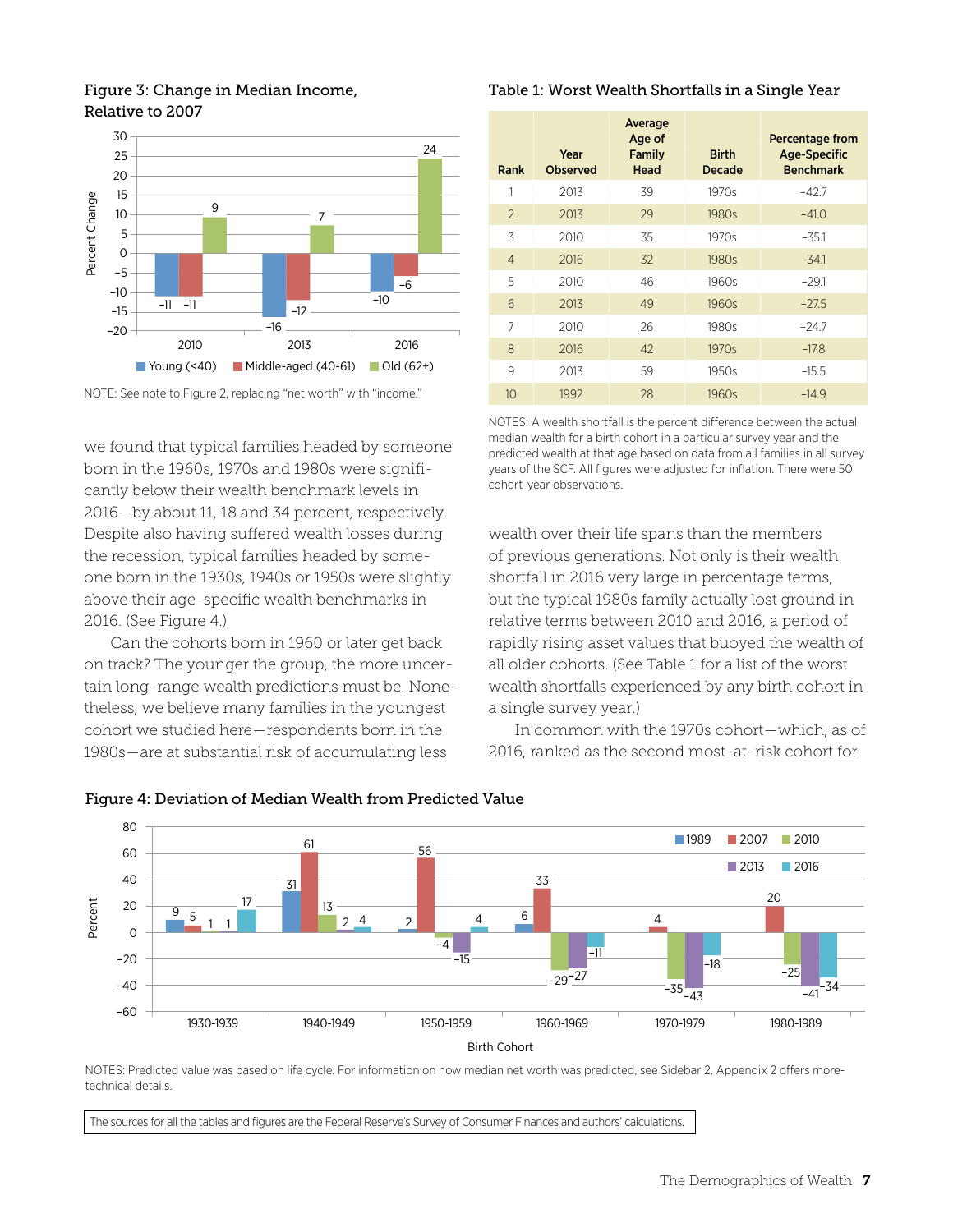#### Sidebar 1: Family Income and Wealth

o measure income for the SCF, the interviewers requested information on the family's cash income, before taxes, for the full calendar year preceding the survey. The components of income in the SCF are wages, self-employment and business income, taxable and tax-exempt interest, dividends, realized capital gains, food stamps and other related support programs provided by government, pensions and withdrawals from retirement accounts, Social Security, alimony and other support payments, and miscellaneous sources of income for all members of the primary economic unit in the household. All income figures were adjusted for inflation to be comparable to values recorded in 2016.

 Wealth is a family's net worth, consisting of the excess of its assets over its debts at a point in time. Total assets include both financial assets (such as bank accounts, mutual funds and securities) and tangible assets (including real estate, vehicles and durable goods). Total debt includes home-secured borrowing, or mortgages, other secured borrowing (such as vehicle loans) and unsecured debts (such as credit cards and student loans). Debt incurred in association with a privately owned business or to finance investment real estate is subtracted from the asset's value, rather than being included in the family's debt. All wealth figures were adjusted for inflation.

lifetime wealth underperformance, with a shortfall of 18 percent—the typical 1980s family also carries an extraordinarily high debt burden compared to previous cohorts. This debt, only some of which finances productive assets, increases the financial fragility of many young families, too.

This essay has four parts. Section I describes the life cycle of wealth and several broad changes in typical wealth trajectories that have occurred since 1989. Section II identifies the birth-year cohorts hit hardest by the Great Recession. Section III explores the prospects for hard-hit cohorts to rebuild their wealth in the coming years. Section IV concludes. Four sidebars provide additional details on our data, methodologies and related topics beyond the scope of this essay. Two appendixes explain how we chose the ages and birth years to study and provide technical details of how we estimated typical wealth at each adult age.

#### I. The Life Cycle of Wealth

Young families typically have very little wealth. In fact, if someone starts out adult life with student loans or other debt, net worth even could be negative. (See Sidebar 1 for definitions of income and wealth.) Near the end of the life cycle, families in their early 70s typically have accumulated a significant amount of wealth before spending down

Figure 5a: Predicted Net Worth by Age of Family Head: Ordinary Scale



NOTES: See Sidebar 2 and Appendix 2 for more details regarding life cycle predictions. The figures present the predicted median life cycle of net worth using an ordinary scale (Figure 5a) or a log scale (Figure 5b) for the y-axis.

some of it in retirement. Of course, typical wealth life cycles differ somewhat depending on demographic factors such as education levels, and race and ethnicity, which we discuss in more detail elsewhere in this series.4

A plot of typical wealth levels at each age between the beginning and end of adult life traces out the life cycle of wealth—rising rapidly at first before peaking in the early 70s.5 (See Figure 5a.) Transformation of the vertical axis into a logarithmic (log) scale facilitates visual comparisons at very different wealth levels.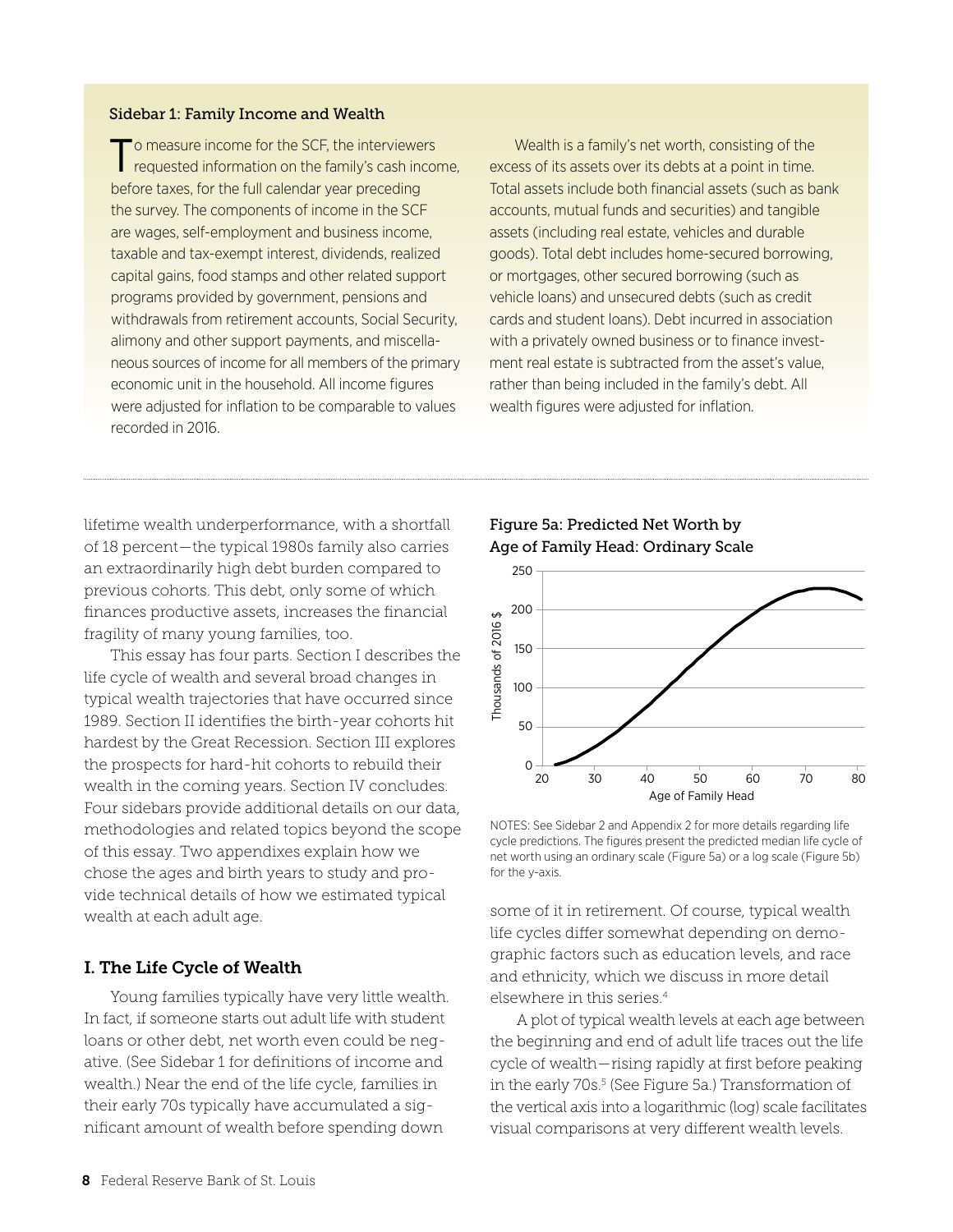#### Figure 5b: Predicted Net Worth by Age of Family Head: Log Scale





(See Figure 5b.) See Sidebar 3 for a discussion of why we use the log scale in some charts.

The flattening of the predicted wealth trajectory in Figure 5b across the life cycle clearly shows that a typical family's wealth accumulation is most rapid (in percentage terms) early in life. This reflects several factors unique to early adulthood:

- Rising income, which makes saving easier;
- Development of regular saving habits, sometimes including "forced saving" in the form of a monthly mortgage payment;
- Better cash management and fewer delinquencies, which are costly due to penalties, higher borrowing costs and less access to credit; and
- The larger impact of a dollar of additional saving on (low) accumulated wealth.

The downward trend in wealth very late in life is more gradual than a theoretical life cycle model predicts: The dynamics of wealth at older ages are complex. Spending down accumulated wealth begins very late in life, if ever, for the typical family. In this essay, we predicted wealth through age 80 but focused primarily on wealth before retirement age. (See Sidebar 4 for a discussion of wealth at advanced ages.)

*Trends in the life cycle of wealth.* Figure 6 depicts three distinct subperiods in which the predicted wealth life cycle departed notably from its long-run (1989-2016) average shape. (See Sidebar 2 and Appendix 2 for explanations of our estimation methods.)

#### Sidebar 2: Predicting Life Cycles

 $\blacksquare$  e predicted a life cycle pattern for several variables (family income and net worth, cohort homeownership, saving and delinquency rates) using data from all families across all waves of the SCF. The life cycle is modeled as a function of the family respondent's age. For example, for the life cycle of wealth, we looked at each family's wealth and its family head's age; then we plotted the line that best fit all the data. This helped us predict median wealth across families at each age. Importantly, because this relationship can vary between time periods, we controlled for the year in which respondents completed the survey. This effectively removed the influence of time period, and allowed us to look at a purer relationship between age and each variable. For moretechnical details of our estimation method, see Appendix 2.

#### Figure 6: Differences from 1989 to 2016 in Predicted Wealth



NOTES: The lines show percent differences at each age between the predicted median wealth level for a subperiod and the corresponding predicted median wealth level using all sample data. The subperiods include data from 1989, 1992, 1995 and 1998; 2001, 2004 and 2007; and 2010, 2013 and 2016, respectively. See Sidebar 2 and Appendix 2 for more details on life cycle predictions.

The sources for all the tables and figures are the Federal Reserve's Survey of Consumer Finances and authors' calculations.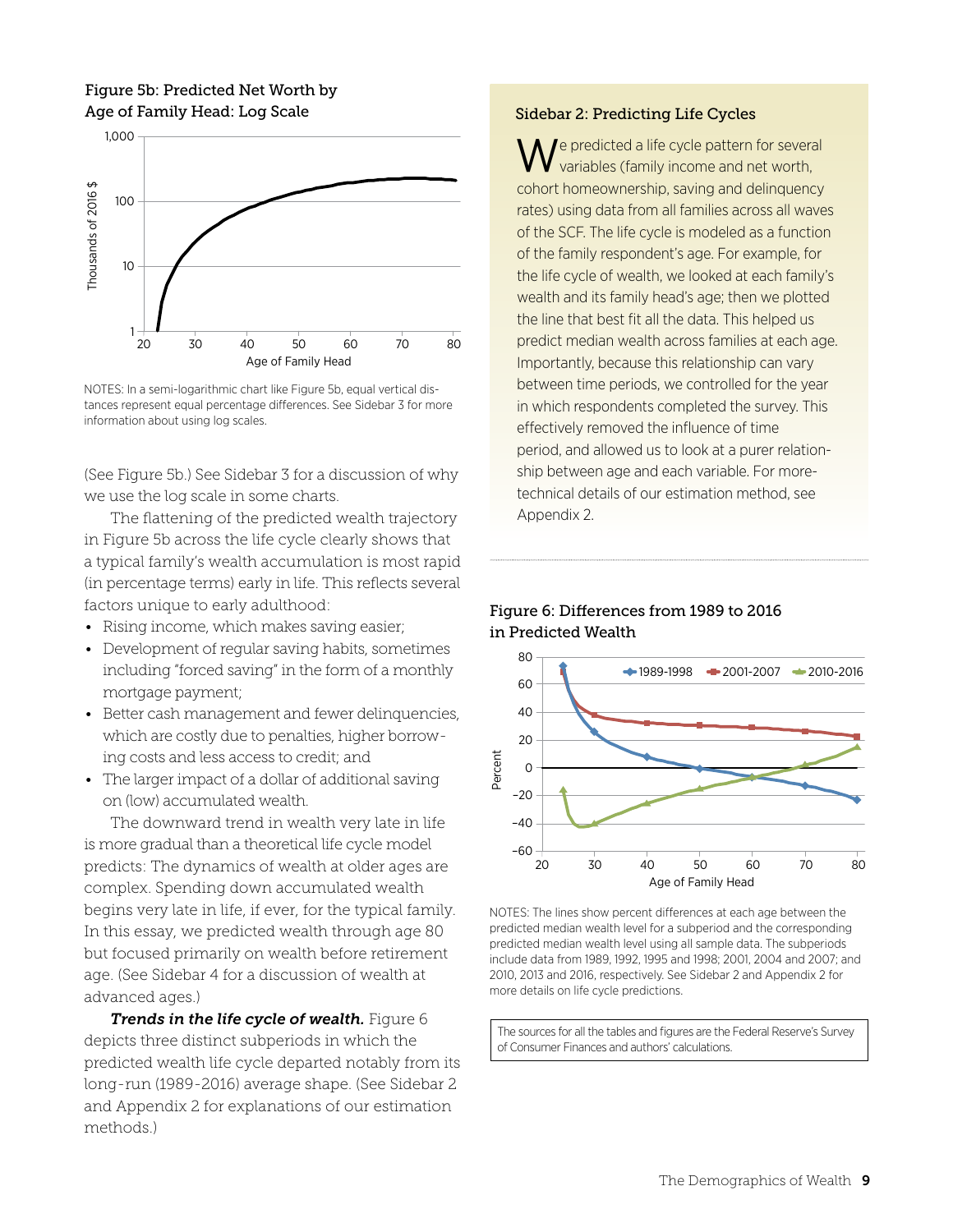#### Sidebar 3: Charts with a Logarithmic Vertical Axis

Je used a logarithmic (or log) scale in some charts because wealth accumulation, like other forms of growth, is exponential—that is, it compounds over time. We often care about growth rates or percentage differences rather than the level of or absolute differences in wealth. The log scale allowed us to illustrate growth rates consistently. This is because a log scale straightens the compound-growth curve, making a constant growth rate appear as a straight line. If we did not make this adjustment, it would be impossible to compare growth rates or percentage differences at different places in a chart.

 When the vertical axis is a log scale, equal vertical distances represent equal percentage differences wherever they occur. In addition, the slope of any line segment is proportional to the rate of change between its endpoints—steeper lines correspond to faster growth or larger percentage differences. These features are particularly useful when a chart represents a broad range of values.

 For example, we estimated that the typical net worth of a family headed by someone who is 24 years old is about \$5,072. The net worth of the family of a typical 30-year-old is about \$25,989, or 412 percent more. The family of a typical 48-year-old has a net worth of \$130,454, which is 402 percent more than the 30-year-old level.

 On an unadjusted graph, the dollar difference between the 24- and 30-year-olds' net worth would appear small—just \$20,917. The dollar difference between the 30- and 48-year-olds' net worth would appear large—about \$104,465. But, in fact, the percentage differences noted above are essentially the same. On a log scale, the vertical distances between the wealth of the typical 24- and 30-year-old and between the 30- and 48-year-old would be virtually identical.

#### Figure 7: Change in Predicted Wealth between 1989 and 2016



NOTE: The columns represent the percent change between 1989 and 2016 at each age. For example, predicted wealth at age 25 in 1989 was \$13,230; in 2016, it was \$6,951—a decline of 47.5 percent.

The subperiods are:

- The pre-housing-bubble period (1989, 1992, 1995, 1998), when young and middle-aged families typically had wealth above their long-term trend, and old families were slightly below (blue line);
- The **housing-bubble period** (2001, 2004, 2007), when all ages, but especially young families, had wealth above their long-term trend (red line); and
- The post-Great Recession period (2010, 2013, 2016), when the typical wealth of old families remained above their long-term trend, but the wealth of middle-aged and especially young families dropped below their respective longterm average levels (green line).

Figure 7 shows the percent change between 1989 and 2016 at each age in predicted wealth. The changes are striking—almost a 50-percent decline among the youngest families, while the very oldest families enjoyed a 100-percent-plus increase.

*The shifting life cycles of wealth.* The patterns depicted in Figure 6 provide two important insights into the shifting fortunes of various age groups. First, there are notable differences across subperiods in predicted levels of wealth—unusually high in the housing-bubble period and much lower at other times. Second, there is a distinct steepening of the relationship between age and wealth from the pre-housing-bubble period to the post-Great Recession period. On balance, wealth has shifted away from younger families toward older families.

Figure 8 summarizes long-term cumulative changes in predicted levels of wealth at several ages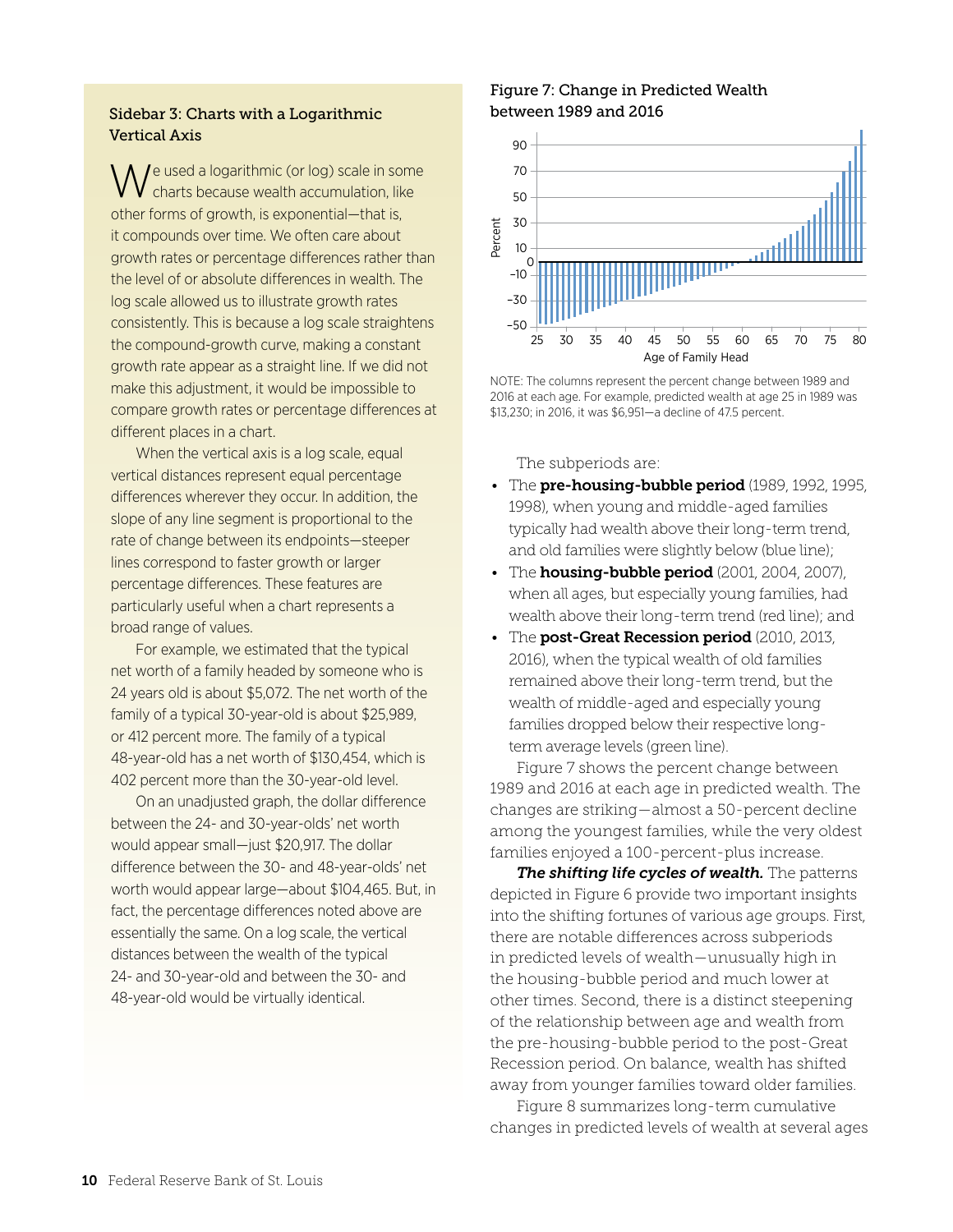#### Figure 8: Change in Estimated Age-Specific Wealth Levels since 1989



NOTE: Each age group's predicted net worth at each SCF year was compared to the predicted level for the group of people who were that age in 1989. For example, the predicted wealth at age 25 in 2010 was \$4,504, which was 66 percent below the predicted wealth of a typical family headed by someone age 25 in 1989.

The sources for all the tables and figures are the Federal Reserve's Survey of Consumer Finances and authors' calculations.

between 25 and 75. The typical 65- and 75-year-oldheaded families were richer in 2016 than in 1989, while the reverse is true for all younger ages shown. Together, Figures 6, 7 and 8 clearly show that the life cycle of wealth has steepened dramatically, with families aged 60 at the inflection point. Even before 2007, the steepening trend was visible, but the Great Recession and its aftermath significantly widened the wealth gap between young and old.

#### II. The Hardest-Hit Generations

Comparisons over time of typical wealth life cycles provide an informative look at the conditions facing families at different life stages but provide little direct insight into the fates of particular families as they traverse their own life courses. A 25-year-old family respondent in 1989, for example, was 52 in 2016; a 55-year-old family respondent in 1989 was 82 in 2016. How do trends at specific ages affect individual families over time as they themselves reach different ages?

To understand how the members of particular birth years have fared, we tracked six decadelong cohorts over almost three decades—families headed by people born in the 1930s, 1940s, 1950s, 1960s, 1970s and 1980s. This method creates "quasi-panels" of families grouped by birth decade that are sampled in each SCF wave between 1989 and 2016. To be clear, we do not track individual families across time; instead, each sample group is selected using birth year as the sole criterion for inclusion in a decadal group.6 (See Appendix 1 for details of our sample selection.)

#### Sidebar 4: Wealth in Old Age

The conventional life cycle model of spending and saving taught in a beginning economics course traces out a hump-shaped wealth trajectory that peaks when a person enters retirement and then declines toward zero near the end of life. In fact, typical life cycle wealth trajectories revealed by the SCF are almost flat during retirement rather than declining rapidly toward zero.

 Rather than disproving the basic life cycle model, this evidence reflects several factors unique to old age that are not incorporated in the simplest model. Some of the factors that explain why old families typically do not spend all of their wealth include:

- Bequest motives: intentions to leave wealth to heirs or charities:<sup>7</sup>
- Unpredictable lifespans and low rates of wealth annuitization (the purchase of insurance contracts that hedge against outliving your savings);<sup>8</sup>
- Concerns about medical expenses, including gaps in health insurance coverage and uncertain out-of-pocket expenditures;9
- Asset illiquidity (the difficulty of accessing wealth in the form of housing equity or equity in a small business or real estate); and
- Survivorship bias (the distortion in surveys like the SCF resulting from the fact that people who have survived to an old age are more likely to have been well-off when younger than the average member of their birth cohort).<sup>10</sup>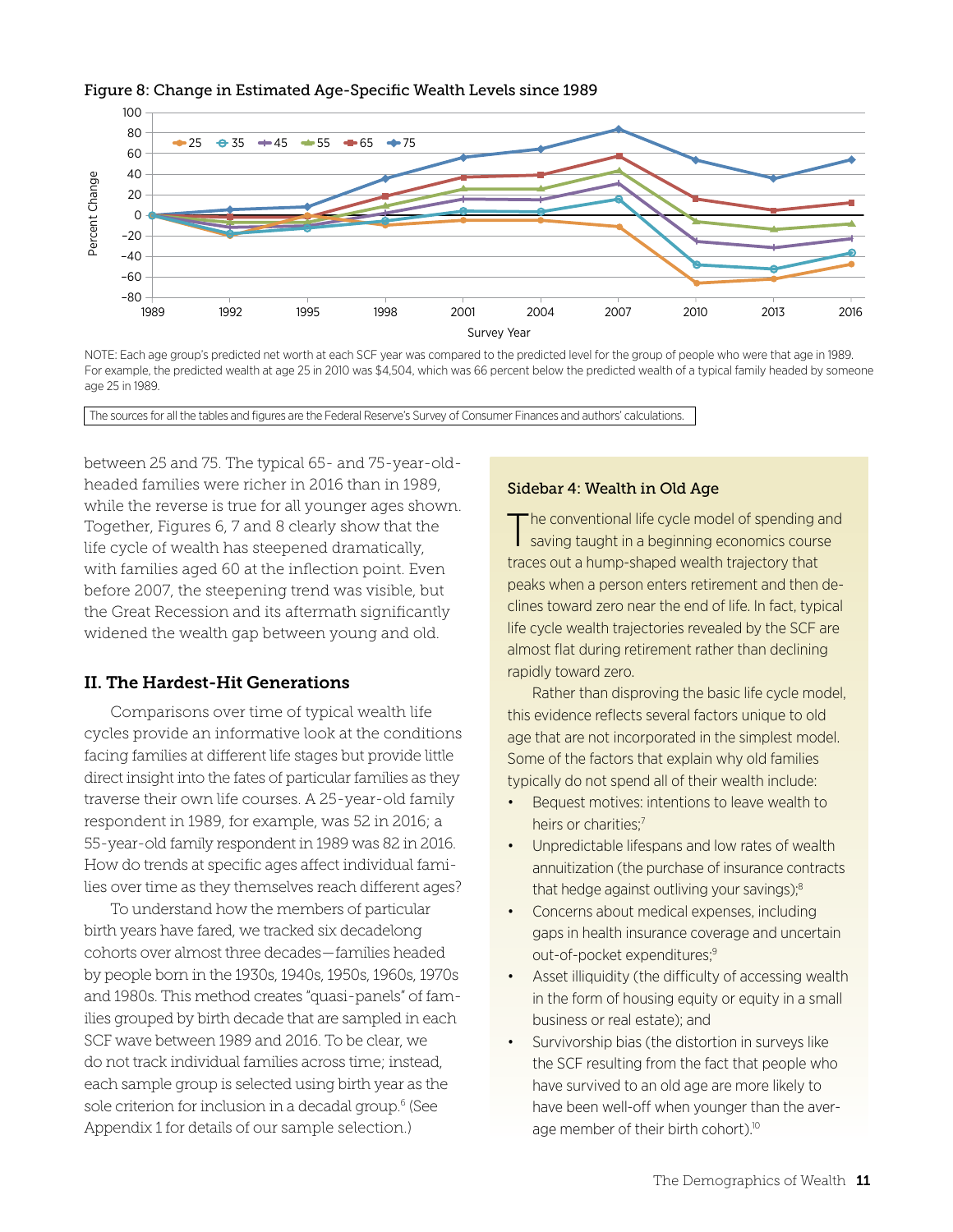



NOTES: See Appendix 1 for more details on how birth cohorts were constructed and how their actual observed wealth was estimated and matched to predicted values.

In this and all subsequent figures, the observation for the year 2007 is highlighted for each cohort with a triangular data point in red.



Figure 9b: Predicted vs. Actual Median Net Worth, Family Heads Born 1960-1989

*Three post-1960 cohorts.* First, consider a family headed by someone who was 52 years old in 2016; this person was born in 1964. The typical 52-year-old-headed family in 2016 was about 11 percent, or some \$16,800, below the wealth level we would predict based on the experiences of all similarly aged SCF families.<sup>11</sup> At first glance, this shortfall does not seem extreme or insurmountable. However, peak inflation-adjusted income and saving typically occur in one's 40s or 50s. Thus, people in their 50s face a limited number of remaining high-saving years. Moreover, the high returns on housing and financial assets in recent years are unlikely to continue in future years.<sup>12</sup> Thus, catching up to the wealth benchmarks established by earlier generations is possible but no simple feat for the typical family respondent born in the 1960s.

Next, consider a typical 42-year-old family respondent in 2016, who was born in 1974. This respondent's family was 18 percent (\$16,400) short of the wealth level we predicted for age 42. The likelihood that asset returns will not be as high in the future as they were in recent years is a major concern for this group, too.<sup>13</sup>

Finally, consider a typical 32-year-old family respondent in 2016 (born in 1984). This respondent's family was 34 percent (\$12,000) below the 32-year-old benchmark established by earlier generations. Like the members of the 1970s cohort, the typical 1980s family also had higher debt in relation to both income and assets than any previous generation at the same ages, creating headwinds to wealth accumulation and risks to financial stability when setbacks occur. On the optimistic side, young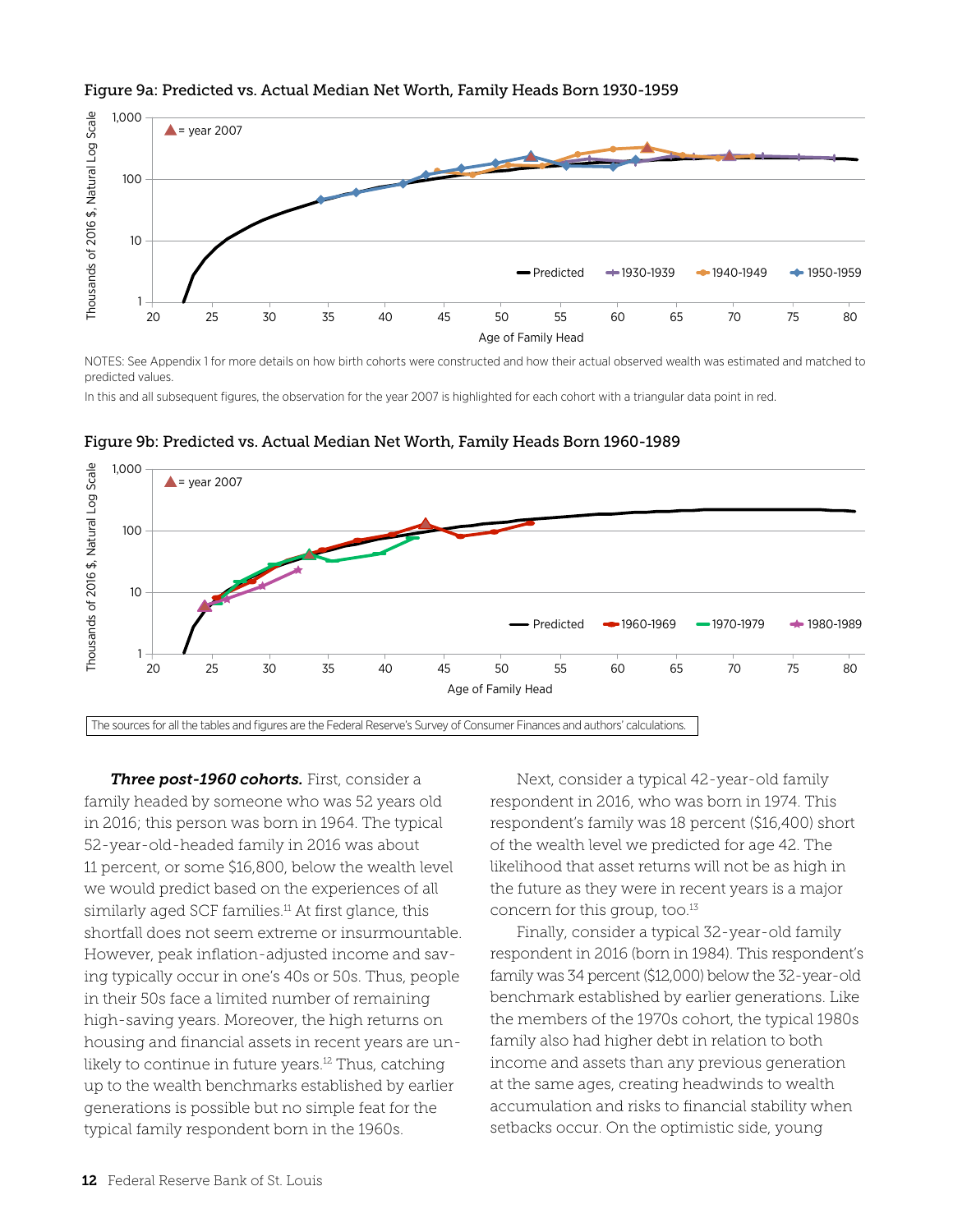| Age    |        | 1940-1949 1950-1959 | 1960-1969 | 1970-1979 | 1980-1989 | Age             | 1930-1939 | 1940-1949 | 1950-1959 | 1960-1969 |
|--------|--------|---------------------|-----------|-----------|-----------|-----------------|-----------|-----------|-----------|-----------|
| 24     |        |                     |           |           | 19.9      | 52              |           |           | 56.3      | (10.8)    |
| $25\,$ |        |                     | 6.2       | (12.3)    |           | 53              |           | 4.8       |           |           |
| $26\,$ |        |                     |           |           | (24.7)    | 54              | 9.4       |           |           |           |
| 27     |        |                     |           | $5.4\,$   |           | 55              |           |           | (4.1)     |           |
| 28     |        |                     | (14.9)    |           |           | 56              |           | 45.9      |           |           |
| 29     |        |                     |           |           | (41.0)    | 57              | 18.1      |           |           |           |
| $30$   |        |                     |           | $9.5\,$   |           | 58              |           |           |           |           |
| 31     |        |                     | 9.5       |           |           | 59              |           | 64.6      | (15.5)    |           |
| 32     |        |                     |           |           | (34.1)    | 60              |           |           |           |           |
| 33     |        |                     |           | 4.1       |           | $61\,$          | (5.3)     |           | 3.8       |           |
| 34     |        | 2.3                 | $7.1\,$   |           |           | 62              |           | 61.1      |           |           |
| 35     |        |                     |           | (35.1)    |           | 63              |           |           |           |           |
| $36\,$ |        |                     |           |           |           | 64              | 13.2      |           |           |           |
| 37     |        | (1.1)               | 13.6      |           |           | 65              |           | 13.3      |           |           |
| 38     |        |                     |           |           |           | 66              | 4.2       |           |           |           |
| 39     |        |                     |           | (42.7)    |           | 67              |           |           |           |           |
| $40\,$ |        |                     | 10.0      |           |           | 68              |           | $1.8\,$   |           |           |
| 41     |        | (2.5)               |           |           |           | 69              | 8.2       |           |           |           |
| 42     |        |                     |           | (17.8)    |           | $70\,$          |           |           |           |           |
| 43     |        | 22.1                | 33.0      |           |           | $71$            |           | 4.2       |           |           |
| $44$   | $31.3$ |                     |           |           |           | $72\,$          | $5.1$     |           |           |           |
| $45\,$ |        |                     |           |           |           | $7\overline{3}$ |           |           |           |           |
| $46\,$ |        | 28.7                | (29.1)    |           |           | $74\,$          |           |           |           |           |
| 47     | (5.2)  |                     |           |           |           | $75\,$          | $0.8\,$   |           |           |           |
| $48\,$ |        |                     |           |           |           | $76\,$          |           |           |           |           |
| $49\,$ |        | 35.0                | (27.5)    |           |           | $77\,$          |           |           |           |           |
| 50     | 18.5   |                     |           |           |           | $78\,$          | $0.8\,$   |           |           |           |
| 51     |        |                     |           |           |           | $79\,$          |           |           |           |           |
|        |        |                     |           |           |           | $80\,$          |           |           |           |           |

#### Table 2: Relative Wealth Positions of All Cohorts in SCF Years

NOTES: Each entry shows the percent difference between a cohort's median wealth in an SCF year and the corresponding predicted median wealth level at the average age of the cohort at that time. For example, when the average family head in the 1950-59 cohort was 34 (survey year 1989), median wealth of the cohort was 2.3 percent above the predicted level. Only the 1940s, 1950s and 1960s cohorts were on average between the ages of 24 and 80 in every one of the 10 SCF waves.

families today have more education on average, which can translate into higher earning potential if high income returns on education hold up.

*Quantifying wealth shortfalls by birth decade.*  Figures 9a and 9b superimpose actual median wealth levels of families born in each of the six decades we tracked on the predicted wealth trajectory derived from the entire sample. Actual median wealth levels of the cohorts born before 1960 generally were above the corresponding predicted levels throughout the years we observed them. The 1930s and 1940s cohorts lost

wealth after 2007, but remained above their agespecific benchmarks. (See Figure 9a.) The 1950s cohort fell below the predicted levels in 2010 and 2013, but exceeded it again by 2016.

Cohorts born in 1960 or later, on the other hand, were moved well below benchmark levels by the Great Recession and remained below them through 2016. (See figures 4 and 9b.) Table 2 displays percent deviations from age-specific benchmark wealth levels for all six cohorts as they traversed their life cycles between 1989 and 2016.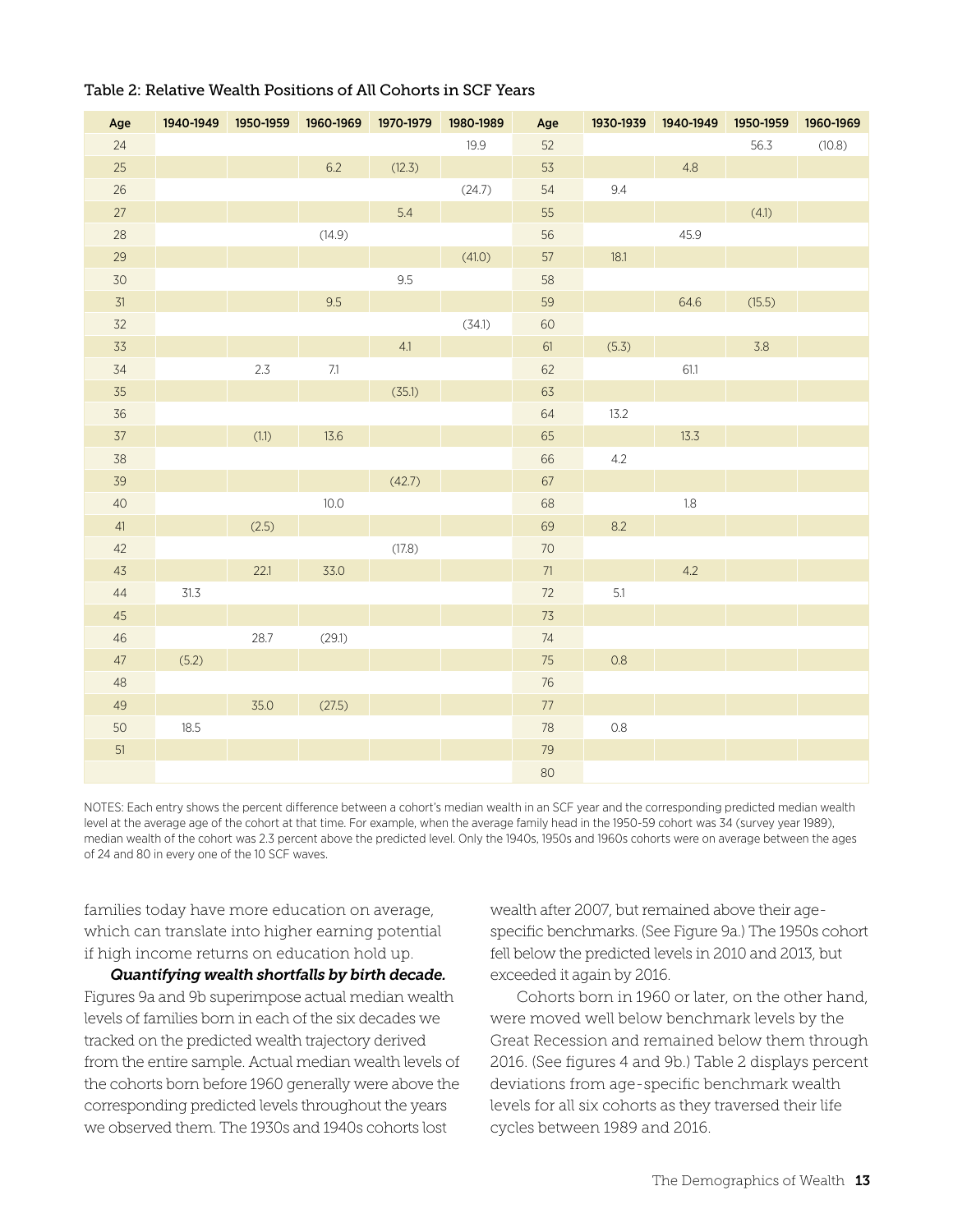#### Figure 10: Predicted vs. Actual Median Income



NOTE: For figures 10 through 14, see Appendix 1 for more details on birth cohorts and estimated and predicted values.



#### Figure 11: Predicted vs. Actual Saving Share

NOTES: Members of a family are considered actively saving if they reported that over the past year, they spent less than their income. This spending does not include any investments they had made. The figure shows the actual or predicted share of a cohort that actively saved in the year of the survey. This question was not asked during the 1989 survey wave. For more information, see question X7510 in the SCF codebook.

The sources for all the tables and figures are the Federal Reserve's Survey of Consumer Finances and authors' calculations.

#### III. Why Were Young Families Hit So Hard?

To shed more light on why families headed by someone born in 1960 or later typically are below their age-specific wealth benchmarks—and to gauge their potential to recover—we looked at several financial indicators, and trends in income and saving. Income and saving trends appear to be relatively unimportant, while several financial indicators especially debt and homeownership—loom large.

*Income and saving.* A family's income is a key determinant of wealth, as higher incomes allow greater saving. Higher income also may signal the existence of other traits that could lead to greater wealth accumulation, such as patience, cognitive

and noncognitive abilities, and specific knowledge (e.g., numeracy), that could improve financial decision-making. Higher income also may be associated with access to good wealth-building institutions, such as employer-provided and -subsidized health insurance and retirement plans. Unusually low incomes among members of young cohorts therefore would be a plausible source of wealth shortfalls if they had occurred.

SCF evidence does not support the hypothesis that low incomes have contributed to low wealth among families whose heads were born after 1960. Figure 10 shows that, relative to the predicted income life cycle we estimated using all SCF families, the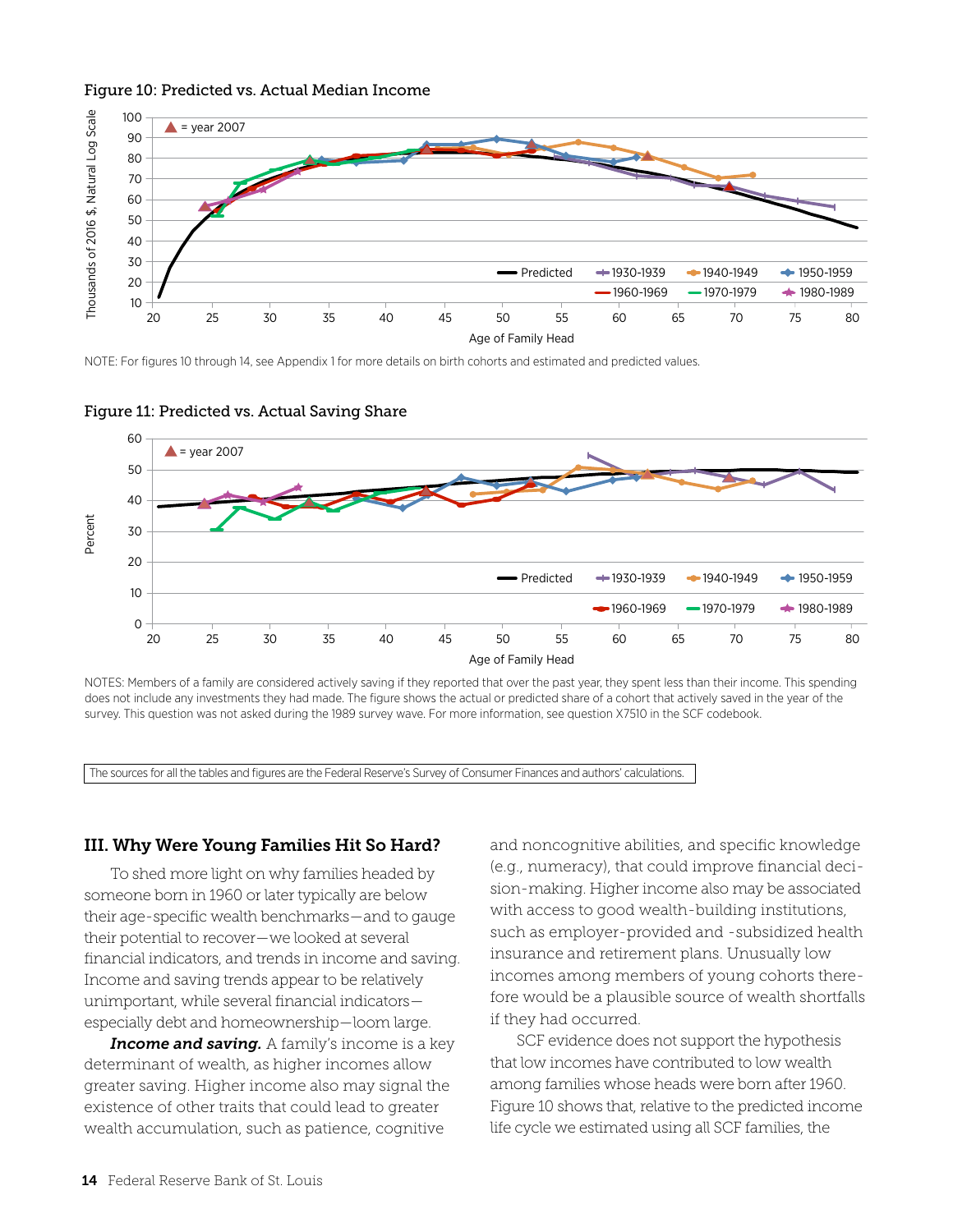



NOTES: A household's "usual" income is used for the denominator in the debt/income ratio. Respondents were asked whether their household incomes in the past year were unusually high or unusually low. Given either response, the respondents were asked to provide their household incomes in a "normal" year. We used that measure where relevant as a type of permanent income, insulated from yearly income fluctuations that were perceived as temporary. For more information, see question X7650 in the SCF codebook.



Figure 13a: Predicted vs. Actual Homeownership Rates, Family Heads Born 1930-1959

NOTE: The homeownership rate was calculated as the percentage share of households in each group reporting that they had any housing assets.

typical family headed by someone born in the 1960s, 1970s and 1980s has fared well. To be sure, families headed by someone born before 1960 have done even better, but there is no reason to believe that income shortfalls either before or after the Great Recession are an important source of wealth shortfalls.

A low propensity to save also would be a plausible source of low wealth. However, Figure 11 suggests that, as with income, there is nothing unusual about the saving habits of younger cohorts. Indeed, most groups appear to save somewhat less than the predicted level, but this is true of all the cohorts we studied. The Great Recession appeared to lower the share of families that saved across all birth cohorts,

but these rates then recovered. In light of the large wealth shortfall facing the 1980s cohort, it is encouraging that this cohort saved at higher rates than the 1970s cohort at the same ages.

*The likely culprits for 1960s and 1970s families: houses and debt.* Debt and homeownership are more likely culprits in explaining why families whose heads were born in 1960 and later were hit so hard by the Great Recession and have failed to recover completely. Beginning with families whose heads were born in the 1930s, each successive decadal cohort generally has piled up more debt relative to income at a given age than the preceding cohort. (See Figure 12.) This trend was inter-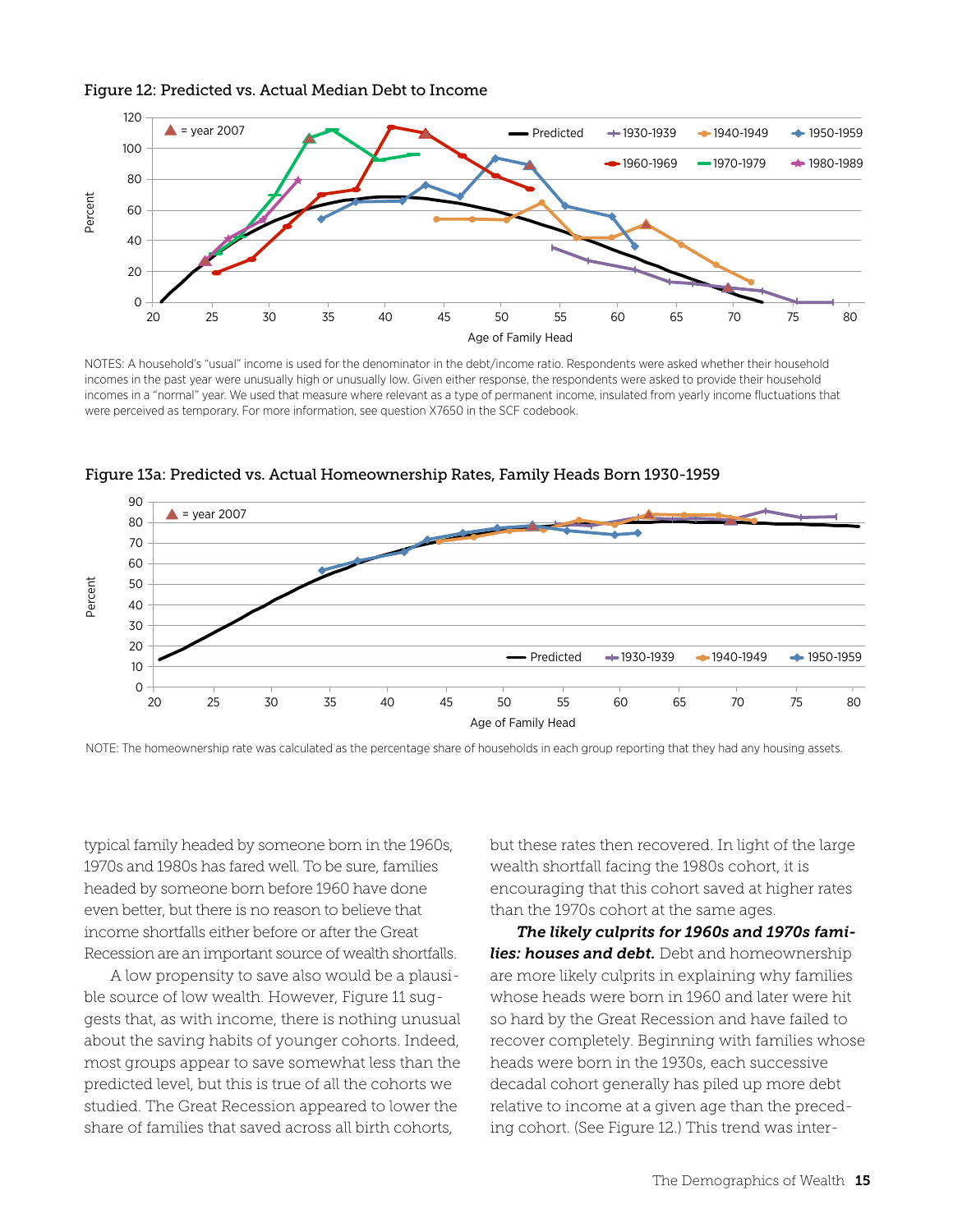

#### Figure 13b: Predicted vs. Actual Homeownership Rates, Family Heads Born 1960-1989





NOTES: The delinquency rates were calculated as the percentage share of households in each group reporting that they were behind on their debt obligation payments for two months or more in the past year. For more detail, see question X3005 in the SCF codebook.

The sources for all the tables and figures are the Federal Reserve's Survey of Consumer Finances and authors' calculations.

rupted by 1980s families after the Great Recession, but one should not exaggerate the improvement this represents. The typical 1980s family, alongside 1970s families, is on track for higher debt burdens at any given age than any previous cohort. Although 1970s and 1980s families were young during the housing-bubble period, they also show signs of being highly debt-burdened. For example, compared to the median 1960s family, which had a debt-to-income ratio of about 50 percent in its early 30s, the median 1970s family had a 107 percent ratio and the median 1980s family had an 80-percent ratio at that age.

For many families, the largest amount of debt is in the form of a mortgage. Moving into homeownership at an early age made many young families

vulnerable to the economic and financial shocks of the Great Recession. Figures 13a and 13b contrast the homeownership rates of families whose heads were born before and after 1960, respectively. Families headed by someone born in the 1960s and 1970s had homeownership rates above predicted levels before the Great Recession. By 2016, those groups' homeownership rates had fallen significantly below predicted levels. Corresponding to the abrupt flattening of homeownership trajectories for these groups, debt-delinquency rates have been high for all cohorts born in 1960 and later, a sign of burdensome debt. (See Figure 14.)

Together, high debt ratios, high homeownership rates and high delinquency rates among 1960s and 1970s families point to housing and mortgage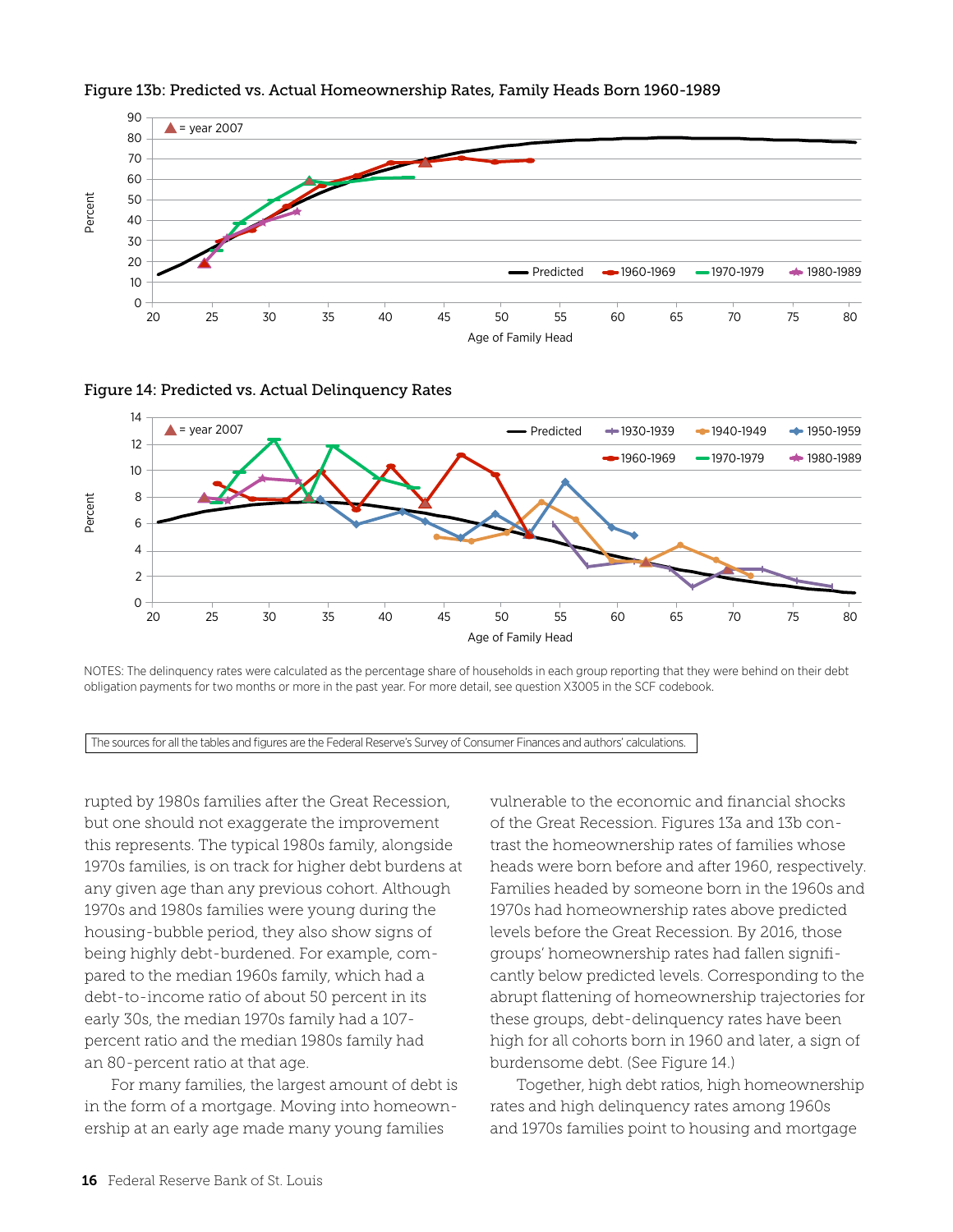debt as probable sources of important wealth losses during the Great Recession. Conversely, as home values recovered in recent years, many of these homeowners benefited, as demonstrated by significant reductions in typical wealth shortfalls relative to benchmark levels. (Recall Figure 4 and Table 2.)

*Not like their elders.* Families whose heads were born in the 1980s are different. They generally were too young to be homeowners during the housing bubble; in fact, only 19 percent of 1980s families were homeowners in 2007. Even by 2016, fewer than 45 percent of 1980s families were homeowners. The predominant type of debt they owe is non-mortgage debt, including student loans, auto loans and credit card debt. Because none of these types of debt finance assets that have appreciated rapidly during the last few years—such as stocks and real estate—they have received no leveraged wealth boost like that enjoyed by older cohorts. The 1980s cohort was unique in falling even further behind its wealth benchmark between 2010 and 2016. Given the prospect of lower asset returns in the future than in the recent past, 1980s families face a formidable challenge in building wealth rapidly enough to reach benchmark levels set by earlier generations.

#### IV. Will Young Families Become a Lost Generation for Wealth Accumulation?

Two key factors on the side of 1980s families are time and education. The oldest member of the 1980s generation was just 36 in 2016, while the youngest was only 27. These families have many more years to earn, save and accumulate wealth. At the same time, this is the most highly educated generation we evaluated. Pursuing a college degree can be very expensive and offers no guarantees. Nonetheless, the average return is substantial.14 It is possible that the income and wealth trajectories of this generation will be steeper than those of earlier generations, allowing many families to achieve their wealth goals in the end.

Yet the task faced by the typical 1980s family should not be underestimated. This cohort has been the slowest to recover from the Great Recession. In fact, its wealth shortfalls (relative to the age-specific benchmark levels we predicted) were the only ones to worsen from 2010 to 2016.

Historically, high asset returns in recent years have not prevented the 1980s cohort from falling further behind its wealth benchmark between 2010 and 2016. And, with the exception of the 1970s cohort, this group may be on track to bear the heaviest debt burden ever.

Income, saving and homeownership trends have been unexceptional for the 1980s cohort so far. Efforts to enhance the first two and a measured approach to the third—including careful management of mortgage debt—would serve this generation well. Cautious use of non-mortgage debt also will be important.

It is far too soon to know whether families headed by someone born in the 1980s will become members of a lost generation for wealth accumulation. To be sure, there are grounds for optimism. Yet there are reasons to be very concerned about the financial outlook for many young Americans.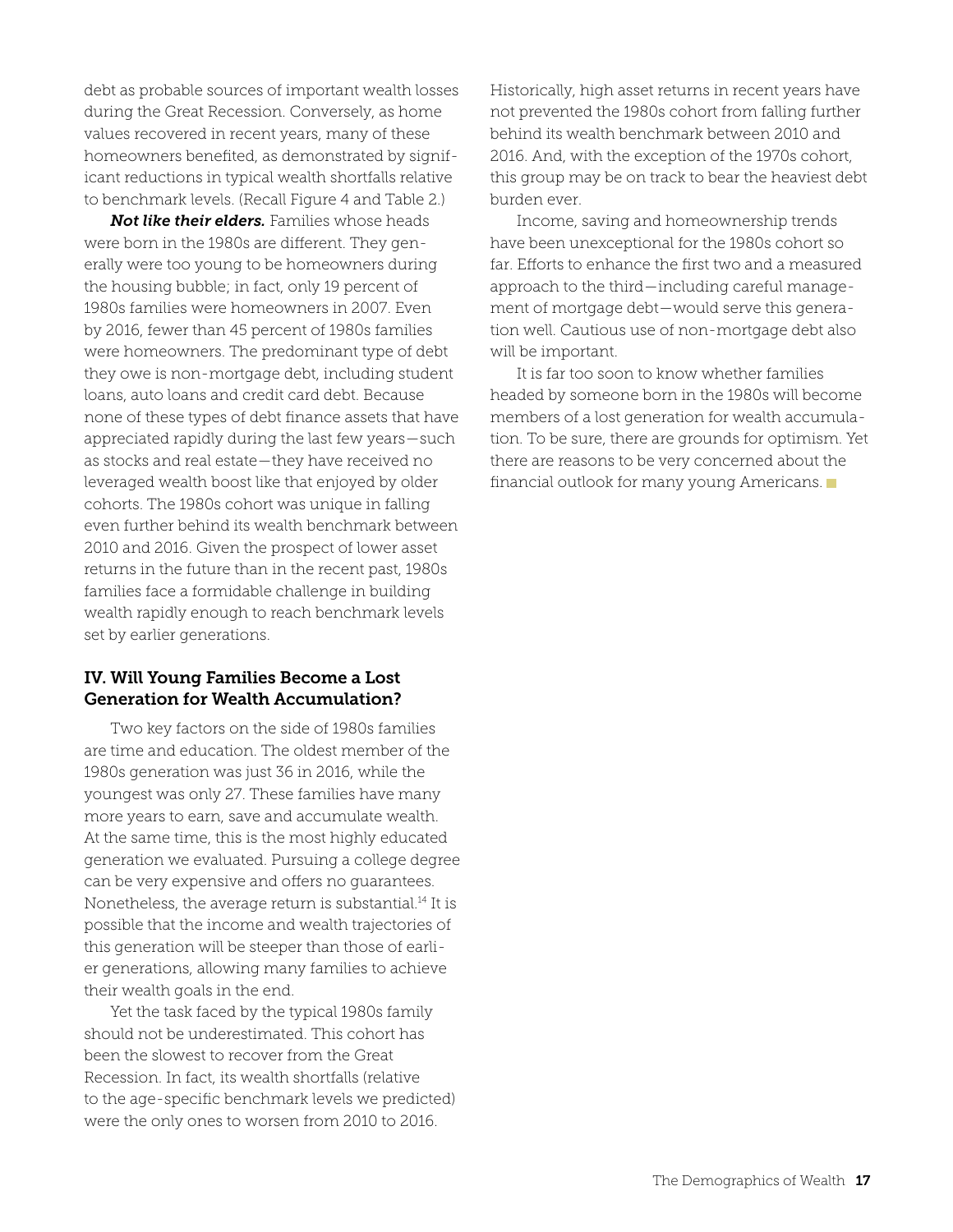### Appendixes

#### Appendix 1: Sample Selection and Focus of Analysis

Table 3 provides the average age and sample representation for all decadelong cohorts born in the 20th century. We used all SCF families when estimating life cycles for all variables of interest but truncated the sample in two ways in our analysis.

First, we focused only on family respondents between the ages of 24 and 80. Family heads under 24 are "immature" both because many are in the process of transitioning to a new family structure (marriage or long-term partnering) and because their formal education may not be complete. To be sure, these transitions also occur after age 24 for some people, but we avoided restricting our sample any more than was necessary. Families over 80 are very likely to be unrepresentative of their birth cohorts at earlier stages in their lives due to survivorship bias, so we excluded them, too. Again, an argument could be made that a different (probably younger) cutoff age might be desirable, but we believe 80 is a defensible choice.

The second way we limited our analysis was to follow only families headed by someone born between 1930 and 1989. In other words, we did not discuss results for families whose heads were born

in the 1900s, 1910s, 1920s and 1990s, even though they were included when we estimated life cycle trajectories. Family heads born between 1900 and 1929 already were over 80 by 2010, the first SCF year after the Great Recession. Thus, we could not track the Great Recession's effects on their wealth within our chosen age range. Family respondents born in 1990 or later were under 18 in 2007, the last SCF year before the Great Recession. Therefore, we could not draw before-and-after comparisons for this group either.

Many different potential birth cohorts were considered prior to settling on the ranges presented here. The 10-year bands offer easier identification (born in the '80s, born in the '70s, etc.), as well as a robust sample size. Along with the benefits, there is one complication with this approach: Our life cycles were predicted from age; at the same time, the median net worth and similar statistics estimated for birth cohorts were generated using the responses for all households within a 10-year range. Comparing the estimate for the cohort to the prediction from the life cycle trend requires a single age to identify the cohort and place it in our

|                                | Mean           | Mean           | Mean<br>Age in<br>2016 | Sample Size in Each Survey Wave |                |          |          |         |          |          |                |                  |         |
|--------------------------------|----------------|----------------|------------------------|---------------------------------|----------------|----------|----------|---------|----------|----------|----------------|------------------|---------|
| <b>Birth</b><br><b>Cohorts</b> | Age in<br>1989 | Age in<br>2007 |                        | 1989                            | 1992           | 1995     | 1998     | 2001    | 2004     | 2007     | 2010           | 2013             | 2016    |
| 1900-1909                      | 83.1           |                |                        | 121                             | 100            | 57       | 35       | 17      | 5        | $\circ$  | $\overline{O}$ | $\overline{O}$   | $\circ$ |
| 1910-1919                      | 74.3           | 90.3           |                        | 342                             | 306            | 270      | 195      | 117     | 68       | 58       | 29             | 10 <sup>10</sup> | 0       |
| 1920-1929                      | 64.5           | 81.8           | 89.6                   | 545                             | 619            | 550      | 449      | 417     | 292      | 257      | 217            | 152              | 89      |
| 1930-1939                      | 54.3           | 72.3           | 81.0                   | 593                             | 608            | 654      | 594      | 544     | 515      | 435      | 510            | 417              | 370     |
| 1940-1949                      | 43.7           | 62.2           | 71.0                   | 686                             | 814            | 870      | 894      | 854     | 920      | 836      | 995            | 875              | 853     |
| 1950-1959                      | 34.4           | 52.2           | 61.3                   | 571                             | 811            | 933      | 965      | 1,086   | 1.078    | 1,056    | 1,484          | 1,298            | 1,370   |
| 1960-1969                      | 25.5           | 42.5           | 51.7                   | 273                             | 555            | 732      | 722      | 797     | 887      | 868      | 1,402          | 1,310            | 1,299   |
| 1970-1979                      | 18.8           | 32.6           | 41.6                   |                                 | 87             | 233      | 438      | 543     | 575      | 606      | 1.097          | 1.015            | 1,062   |
| 1980-1989                      |                | 23.9           | 31.6                   | $\overline{0}$                  | $\overline{O}$ | $\circ$  | 14       | 66      | 178      | 301      | 705            | 768              | 878     |
| 1990-1999                      |                |                | 23.3                   | $\Omega$                        | $\Omega$       | $\Omega$ | $\Omega$ | $\circ$ | $\Omega$ | $\Omega$ | 43             | 170              | 327     |

#### Table 3: Average Age and Sample Representation

NOTE: Sample size was rounded wherever appropriate.

The sources for all the tables and figures are the Federal Reserve's Survey of Consumer Finances and authors' calculations.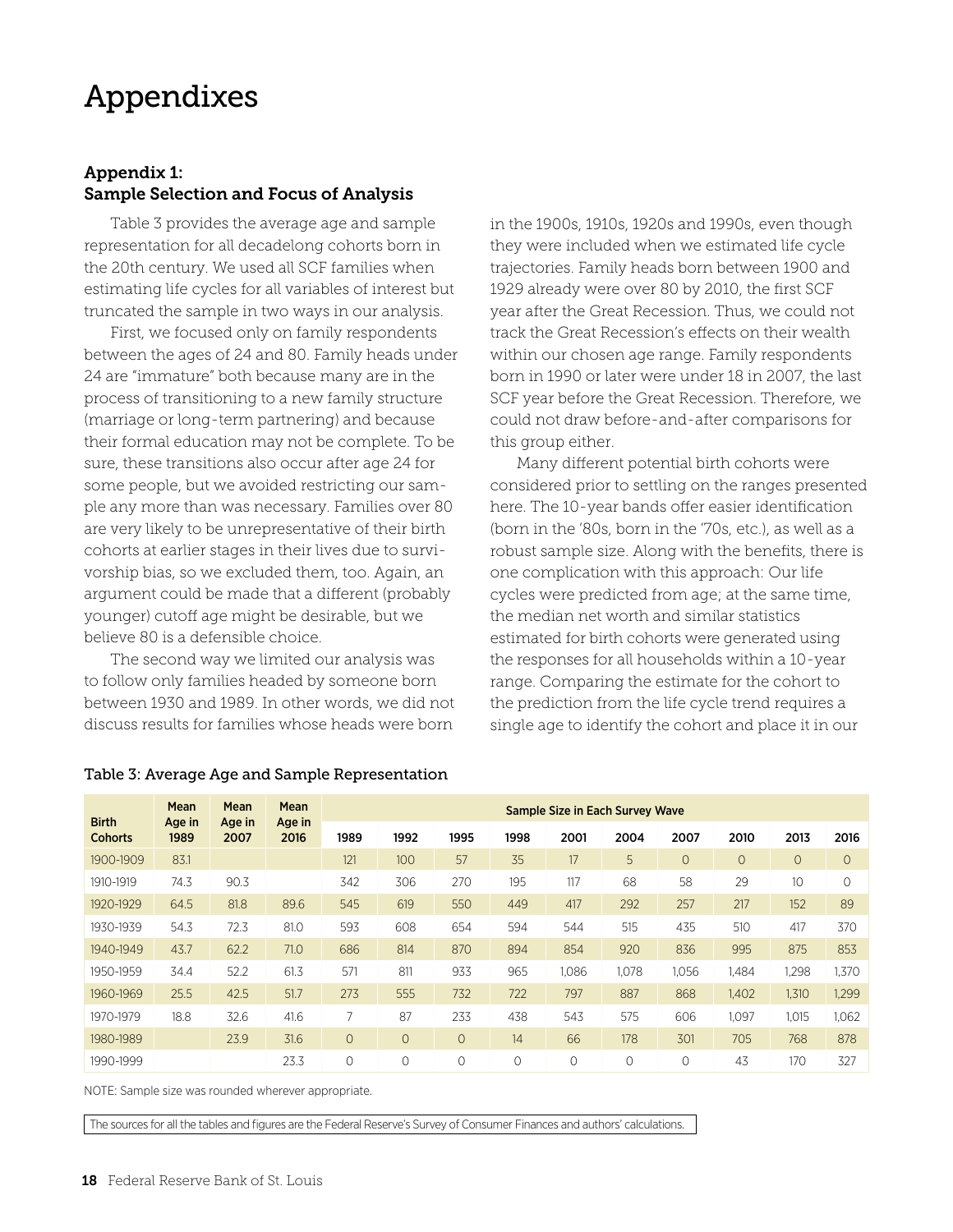wealth life cycle graphs. We calculated the average age among all households within the cohort and rounded to the nearest integer. We paired that age with the statistic estimated for the cohort. This is an inexact matching process, and the value estimated could be associated with a household that is slightly younger or older than the average age in the cohort. We believe the magnitude of the potential error using this approach is relatively small and outweighed by the ease of exposition.

#### Appendix 2: Life Cycle Regressions

The life cycle trend for continuous variables (net worth, debt-to-income ratio) was estimated using median multiple regression. The trends used in comparisons with birth cohorts were modeled as:

### $Y_i = C + \beta_1 A_i + \beta_2 A_i^2 + \beta_3 A_i^3 + Year_i^2$

where *Y* was the outcome of interest for household *i; A* is the age of the respondent; and *Year* was a vector of estimated coefficients and respective binary variables for each of the SCF waves, omitting 1989.

For variables reflected as population shares (owning a home, rates of delinquency of 60-plus days in a year), we relied on probit regression, a nonlinear regression model designed for binary dependent variables. A probit regression models the probability that Y (the dependent variable) equals 1. Our full specification was modeled as follows:

$$
Pr(Y_i = 1) = \Phi(C + \beta_1 A_i + \beta_2 A_i^2 + \beta_3 A_i^3 + Year_i)
$$

where  $\Phi$  was the cumulative standard normal distribution.

The sample size was 47,776 families surveyed across all years of the SCF. The comparison of life cycle trends by subsets of survey years simply dropped the vector of survey year binaries from the specification and omitted all observations not in the survey years of interest. All estimates incorporated nonresponse-adjusted sample weights.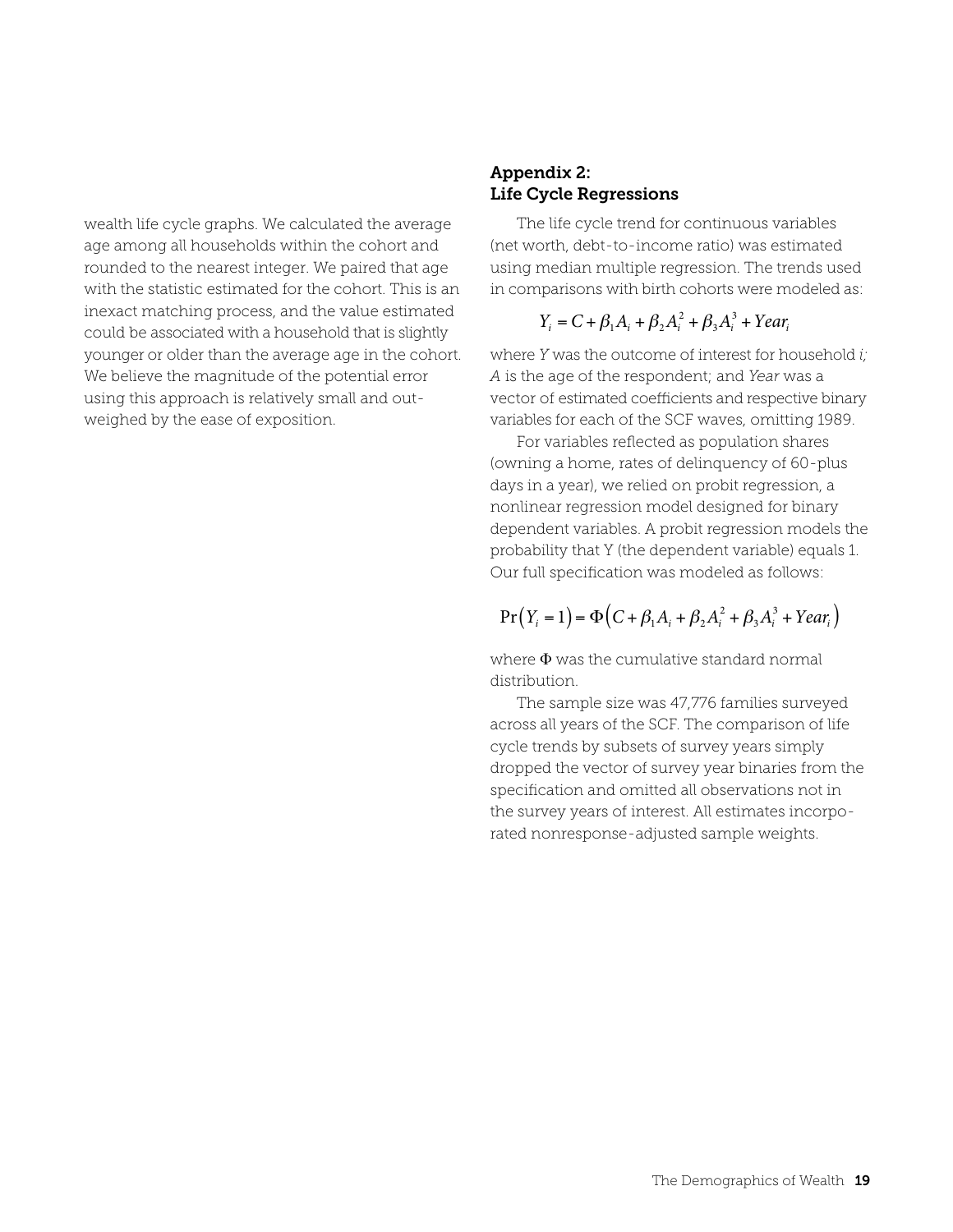#### Endnotes

- 1 Throughout the essay "typical" describes the family in the middle or at the median.
- 2 Household ages are defined as the age of the survey respondent. We use the terms "family" and "household" interchangeably. We sometimes refer to family respondents as "family heads."
- 3 All dollar figures in this essay are adjusted for inflation and are expressed in terms of 2016 purchasing power.
- 4 The first essay in this series (published in February) discussed the role of both one's own and one's parents' education in determining one's income and wealth. (See Emmons, Kent and Ricketts, February 2018.) The third essay will discuss race, ethnicity and wealth. The 2015 series of The Demographics of Wealth analyzed race and ethnicity, education, and age and birth year, respectively, using SCF data through 2013. (See Emmons and Noeth, February, May and July 2015.)
- 5 We used data from all ages to estimate the life cycle of wealth but focused on ages 24 through 80 in this essay. (See Appendix 1 for details of our sample selection.)
- 6 True panels are available in other datasets, such as the Panel Study of Income Dynamics (PSID). But direct comparisons have shown that SCF quasi-panels perform well in many respects and are superior in capturing family wealth, especially at the high end. (See Bosworth and Anders, 2008, and Pfeffer et al., 2016.)
- 7 See Modigliani (1988).
- 8 The inherent asymmetry of insuring against a scenario of outliving your savings leads to positive net worth upon death, on average, among families seeking to self-insure.
- 9 See De Nardi, French and Jones (2010).
- 10 See Bosworth and Anders (2008).
- 11 We explain in Sidebar 2 and Appendix 2 how we predict typical wealth at each age. The earliest birth year included in our sample of 52-year-old family heads was 1937—these family heads were 52 years old in 1989—and the latest was 1964.
- 12 See Table 1 in Emmons (2017). The average annual rate of household wealth accumulation between 2011 and 2016 was more than three times its average long-term rate.
- 13 Between 1986 and 2012, which roughly corresponds to our sample period, almost half of wealth accumulation was due to capital gains—that is, rising asset prices. (See Table 2 in the working paper version of Saez and Zucman (2016).) Thus, a period of below-average asset-price increases would slow wealth accumulation significantly.
- 14 See Emmons, Kent and Ricketts (2018).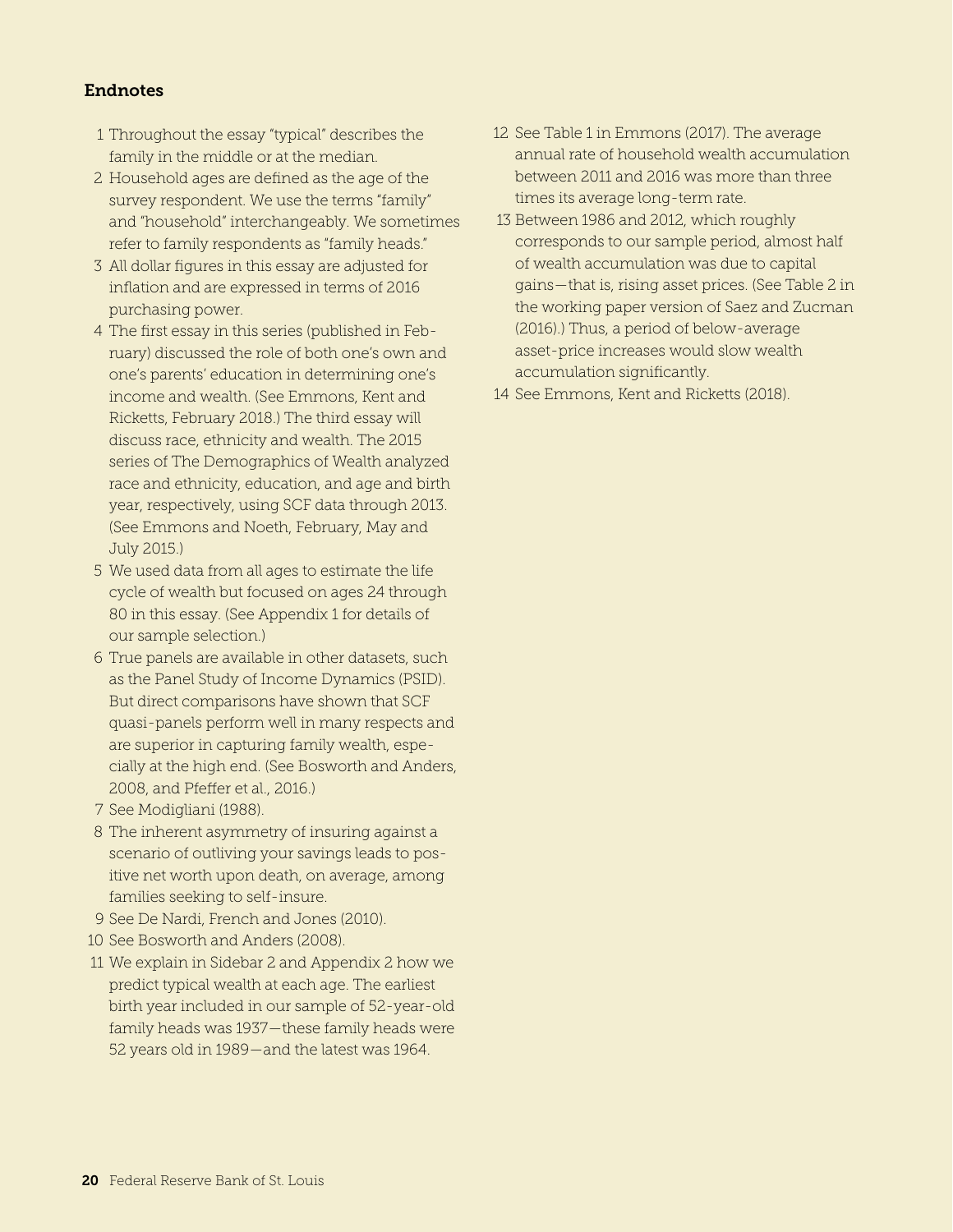#### References

- Bosworth, Barry P.; and Anders, Sarah. "Saving and Wealth Accumulation in the PSID, 1984-2005." Center for Retirement Research at Boston College, Working Paper 2008-2, February 2008.
- De Nardi, Mariacristina; French, Eric; and Jones, John B. "Why Do the Elderly Save? The Role of Medical Expenses." *Journal of Political Economy*, February 2010, Vol. 118, No. 1, pp. 39-75.
- Emmons, William R. "Is Homeownership Bad for Wealth Accumulation?" *Housing Market Perspectives*, Federal Reserve Bank of St. Louis, December 2017, Issue 7.
- Emmons, William R.; Kent, Ana H.; and Ricketts, Lowell R. "The Financial Returns from College across Generations: Large but Unequal." *The Demographics of Wealth 2018 Series,* Federal Reserve Bank of St. Louis, February 2018, Essay No. 1.
- Emmons, William R.; and Noeth, Bryan J. "Race, Ethnicity and Wealth." *The Demographics of Wealth*, Federal Reserve Bank of St. Louis, February 2015, Essay No. 1.
- Emmons, William R.; and Noeth, Bryan J. "Education and Wealth." *The Demographics of Wealth*, Federal Reserve Bank of St. Louis, May 2015, Essay No. 2.
- Emmons, William R.; and Noeth, Bryan J. "Age, Birth Year and Wealth." *The Demographics of Wealth*, Federal Reserve Bank of St. Louis, July 2015, Essay No. 3.
- Modigliani, Franco. "The Role of Intergenerational Transfers and Life Cycle Saving in the Accumulation of Wealth." *Journal of Economic Perspectives*, Spring 1988, Vol. 2, No. 2, pp. 15-40.
- Pfeffer, Fabian T.; Schoeni, Robert F.; Kennickell, Arthur; and Andreski, Patricia. "Measuring Wealth and Wealth Inequality: Comparing Two U.S. Surveys." *Journal of Economic and Social Measurement*, June 2016, Vol. 41, No. 2, pp. 103-20.
- Saez, Emmanuel; and Zucman, Gabriel. "Wealth Inequality in the United States since 1913: Evidence from Capitalized Income Tax Data." Working Paper No. 20625, 2014. Retrieved from http://www.nber.org/papers/w20625.pdf.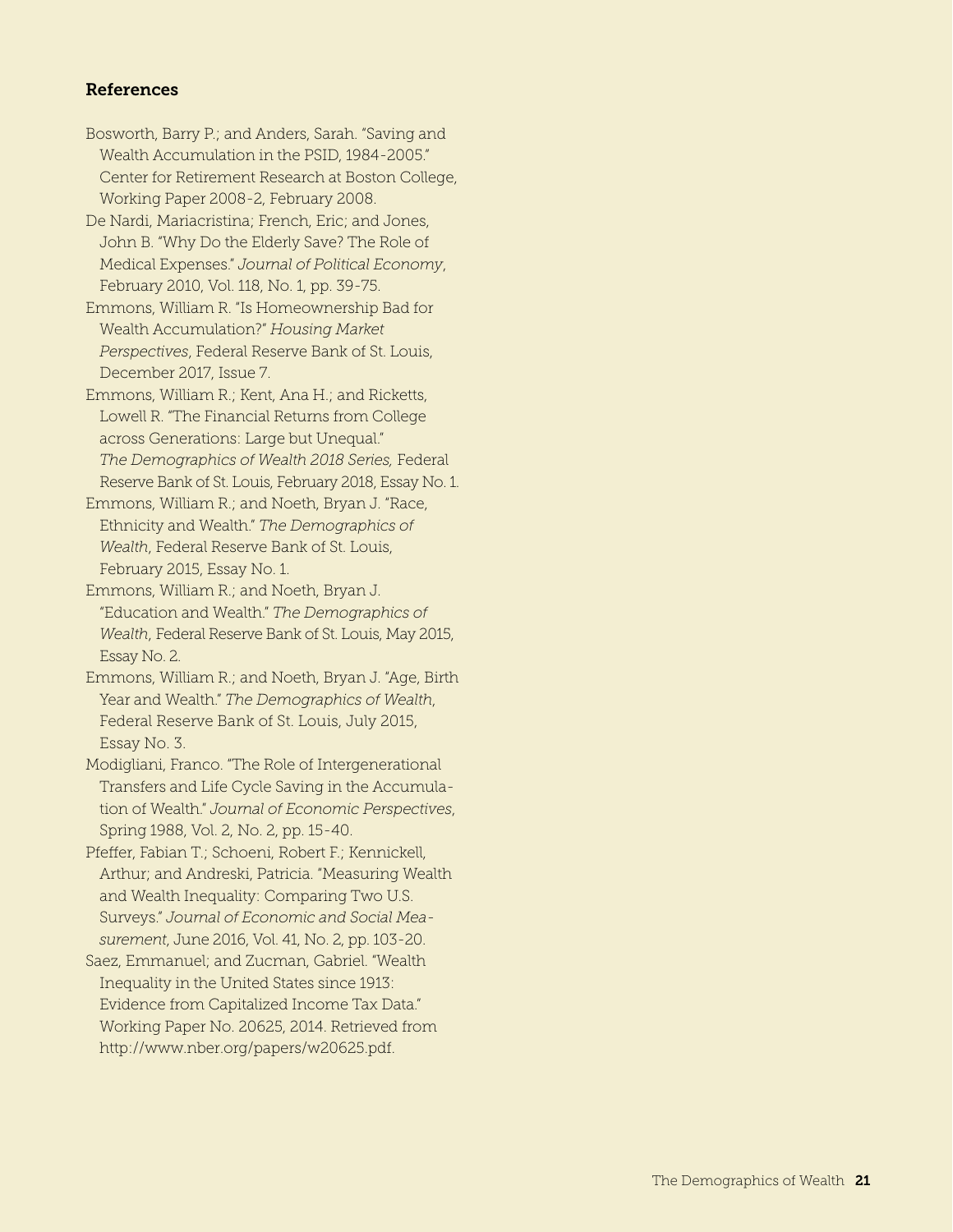### Also from the St. Louis Fed's Center for Household Financial Stability

#### All about family finances

The role student loans play in racial wealth gaps. The difference a little cash on hand makes. A record high for household wealth. Those are a few of the subjects covered in the series *In the Balance*. The short essays showcase research on American households' balance sheets and what can be done to strengthen them. Read the essays at www.stlouisfed.org/publications/in-the-balance.

#### Your house and your money

The quarterly *Housing Market Perspectives* has looked at the potential effects of tax code changes on housing choice, the impact of homeownership on a family's wealth, how spending on housing affects the economy, and more.

The latest on Center research and events is available at www.stlouisfed.org/publications/housing-market-perspectives.

#### Stay up to date

The latest on Center research and events is available at www.stlouisfed.org/household-financial-stability.



Researching Family Balance Sheets to Strengthen Families and the Economy | stlouisfed.org/hfs

| By Emily Gallagher and Jorge Sabat                                                                                                                                                                                                                                                                                                                                                                                                                                                                                                                                                                                                                                                                                                                                                                                                                                                                                                                                      | Cash on Hand Is Critical for Avoiding Hardship                                                                                                                                                                                                                                                                                                                                                                                                                                                                                                                                                                                                                                                                                                                                                                                                                     |                                                                                                                                                                                                                                                                                                                                                                                                                                                                                                                                                                                                                                                                                                                                          |  |
|-------------------------------------------------------------------------------------------------------------------------------------------------------------------------------------------------------------------------------------------------------------------------------------------------------------------------------------------------------------------------------------------------------------------------------------------------------------------------------------------------------------------------------------------------------------------------------------------------------------------------------------------------------------------------------------------------------------------------------------------------------------------------------------------------------------------------------------------------------------------------------------------------------------------------------------------------------------------------|--------------------------------------------------------------------------------------------------------------------------------------------------------------------------------------------------------------------------------------------------------------------------------------------------------------------------------------------------------------------------------------------------------------------------------------------------------------------------------------------------------------------------------------------------------------------------------------------------------------------------------------------------------------------------------------------------------------------------------------------------------------------------------------------------------------------------------------------------------------------|------------------------------------------------------------------------------------------------------------------------------------------------------------------------------------------------------------------------------------------------------------------------------------------------------------------------------------------------------------------------------------------------------------------------------------------------------------------------------------------------------------------------------------------------------------------------------------------------------------------------------------------------------------------------------------------------------------------------------------------|--|
| $\mathbf{W}$ hy would someone keep \$1,000 in<br>a low-earning bank account while<br>owing \$2,000 on a credit card that charges<br>a double-digit percentage interest rate?<br>Our research suggests that keeping a                                                                                                                                                                                                                                                                                                                                                                                                                                                                                                                                                                                                                                                                                                                                                    | population of interest for understanding<br>the antecedents of financial hardship<br>We tracked families who said in the first<br>survey that they hadn't recently experi-<br>enced any of four types of financial hard-                                                                                                                                                                                                                                                                                                                                                                                                                                                                                                                                                                                                                                           | Center for<br><b>HOUSEHOLD</b><br>FINANCIAL<br><b>STABILITY</b><br>Researching Family Balance Sheets to Strengthen<br>Families and the Economy   stilouisfed.org/Ms                                                                                                                                                                                                                                                                                                                                                                                                                                                                                                                                                                      |  |
| cash buffer greatly reduces the risk that<br>a family will miss a payment for rent,<br>mortgage or a recurring bill, will be unable<br>to afford enough food or will be forced to<br>skip needed medical care within the next<br>six months.<br>Many families struggle to make ends<br>meet. A Federal Reserve survey estimated<br>Horry absolutes the U.S. The Hard targeths tarb<br>not easily handle an emergency expense<br>of just \$400. <sup>1</sup><br>Should more families be encouraged<br>to hold a liquidity buffer even if it means<br>incurring more debt in the short-term?<br>Linking Balance Sheets and<br><b>Financial Hardship</b><br>Using a novel data set, we investigated<br>which types of assets and liabilities predicted<br>whether a household would experience<br>financial hardship over a six-month period.                                                                                                                              | ship: delinquency on rent or mortg<br>payments; delinquency on regular bills,<br>e.g., utility bills; skipped medical care; and<br>food hardship, defined as going without<br>mended found<br>To assess whether the composition of a<br>mily's balance sheet helped predict any<br>of these forms of hardship, we asked in<br>the initial survey if the family had any bal-<br>ances in the following categories:<br>· Liquid assets, such as checking and<br>saving accounts, money market funds,<br>and prepaid cards<br>Other assets, including businesses,<br>real estate, retirement or education<br>savings accounts<br>· High-interest debt, such as that from<br>credit cards or payday loans<br>Other unsecured debt, such as student<br>loans, unpaid bills and overdrafts<br>· Secured debt, including mortgages                                        | The Center for Household Financial<br>Stability at the Federal Reserve Bank of<br>St. Louis focuses on family balance sheets.<br>especially those of struggling American<br>families. The Center researches the deter-<br>minants of healthy family balance sheets.<br>their links to the broader economy and<br>new ideas to improve them. The Center's<br>original research, publications and public<br>events aim to impact future research, com-<br>munity practice and public policy. For more<br>information, see www.stlouisfed.org/hfs.                                                                                                                                                                                          |  |
| The survey data that we use is particu-<br>larly apt to study this question, not only<br>because it asks the detailed financial and<br>demographic questions that are often<br>missing from public surveys, but also<br>because it in<br>ervations for                                                                                                                                                                                                                                                                                                                                                                                                                                                                                                                                                                                                                                                                                                                  | or debts secured by businesses, farms<br>or vehicles<br>More details on the categories can be<br>found in the methodology.<br>We centrolled for factors such as incom<br>and demographics and tracked whether the                                                                                                                                                                                                                                                                                                                                                                                                                                                                                                                                                                                                                                                  |                                                                                                                                                                                                                                                                                                                                                                                                                                                                                                                                                                                                                                                                                                                                          |  |
| financial h<br>thermore<br>low-to-mi<br>$\mathbf{B}^{\text{road indexes of real, or inflation.}}$<br>rise and fall with economic activity.<br>This suggests that what's good for<br>homeowners, vis-à-vis rising house<br>prices, is also good for the economy.<br>(See the accompanying figure.)<br>But could a decline in real house<br>prices also be good for the econ-<br>omy? If it's the result of efficiency.<br>enhancing changes in the tax code.<br>many economists say yes.<br>Recent Tax Law Changes<br>The Tax Cuts and Jobs Act (TCJA) of<br>2017 places new limits on deductions<br>for state and local taxes and property<br>taxes, and scales back the mortgage<br>interest deduction (MID). Many econ-<br>omists expect these changes to reduce<br>the number of taxpayers who claim<br>the MID on itemized returns starting<br>with the 2018 tax year.<br>Several provisions of TCJA will<br>affect taxpayers:<br>. The standard deduction was dou- | <b>HOUSING MARKET</b><br>ERSPECTI<br>On the Level with Bill Emmons<br><b>Fewer Tax Breaks for</b><br>Homeowners: A Good Thing?<br>State and local taxes are no longer<br>fully deductible, making it less likely<br>that a household's itemized deduc-<br>tions will exceed the new standard<br>deduction.<br>. The maximum amount of mort-<br>gage debt for which interest can be<br>deducted was reduced to \$750.000<br>from \$1 million for joint filers. $(A_{\rm 1P})$<br>loans taken out after Dec. 15, 2017<br>are subject to the new rule; existing<br>mongages have been grandfathered<br>in with the old limit.)<br><b>B</b> communication of the communication of the communication of the communication of the communication of the communication of the communication of the communication of the communication of the communication of the communic | Bill Emmons is an<br>assistant vice president and<br>economist at the Federal<br>Reserve Bank of St. Louis and<br>the settor economic adviser for<br>the Bank's Center for Household<br>Financial Stability<br>- The tax deductibility of mortgage<br>interest on second mortgages (i.e.,<br>home equity loans) and second<br>homes was scaled back.<br>· Marginal tax rates were reduced,<br>cutting the value to an itemizer of<br>the MID and all other deductions.<br><b>Likely Effects on Housing</b><br>As a result of these changes, many<br>economists expect house prices to<br>trend somewhat lower. <sup>1</sup> Mortgage<br>borrowing and other aspects of<br>Annual Growth Rates: Real House Prices and Real GDP per Capita |  |
| bled, to \$12,000 for individuals and<br>\$24,000 for joint filers, making it<br>likely that most low- and middle-<br>income taxpayers who itemized in<br>the past will choose the standard<br>deduction instead.                                                                                                                                                                                                                                                                                                                                                                                                                                                                                                                                                                                                                                                                                                                                                       | 4h<br><b>Anal Goin Per Capita</b><br><br>1975<br><b>Niko</b><br><b>Ngs</b><br><b>Note</b><br><b>SOURCES: Federal Housing Finance Agency and Brint</b>                                                                                                                                                                                                                                                                                                                                                                                                                                                                                                                                                                                                                                                                                                              | Nos<br>200g<br>2005<br>2010<br>2mc                                                                                                                                                                                                                                                                                                                                                                                                                                                                                                                                                                                                                                                                                                       |  |
|                                                                                                                                                                                                                                                                                                                                                                                                                                                                                                                                                                                                                                                                                                                                                                                                                                                                                                                                                                         | ĭ                                                                                                                                                                                                                                                                                                                                                                                                                                                                                                                                                                                                                                                                                                                                                                                                                                                                  | 2020<br>au of Economic Analysis                                                                                                                                                                                                                                                                                                                                                                                                                                                                                                                                                                                                                                                                                                          |  |
|                                                                                                                                                                                                                                                                                                                                                                                                                                                                                                                                                                                                                                                                                                                                                                                                                                                                                                                                                                         |                                                                                                                                                                                                                                                                                                                                                                                                                                                                                                                                                                                                                                                                                                                                                                                                                                                                    |                                                                                                                                                                                                                                                                                                                                                                                                                                                                                                                                                                                                                                                                                                                                          |  |

ISSUE 18 | NOVEMBER 2017

*Perspectives on Household Balance Sheets*

**IN THE Balance**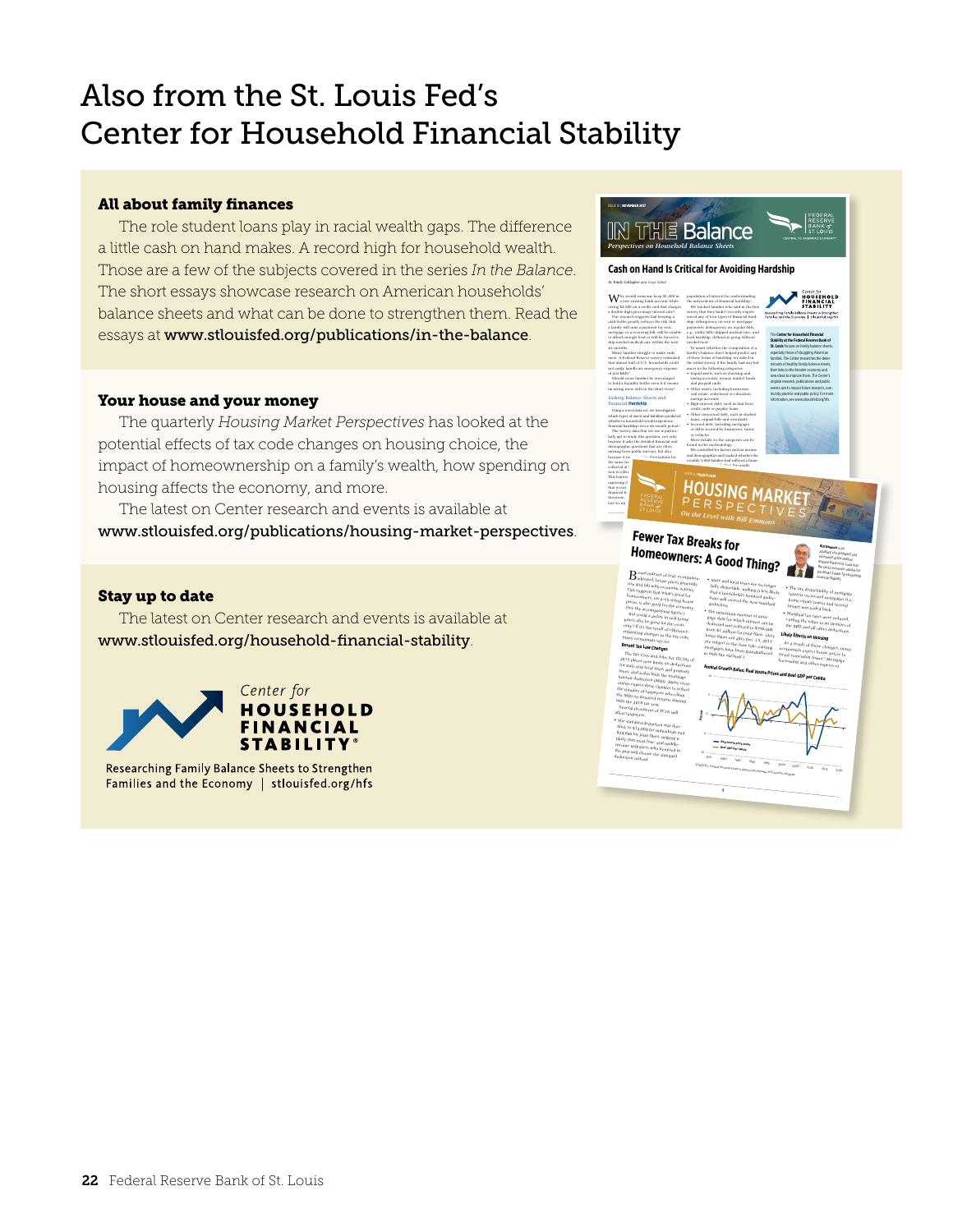### **Credits**

Editor: Heather Hennerich Designer: Joni Williams